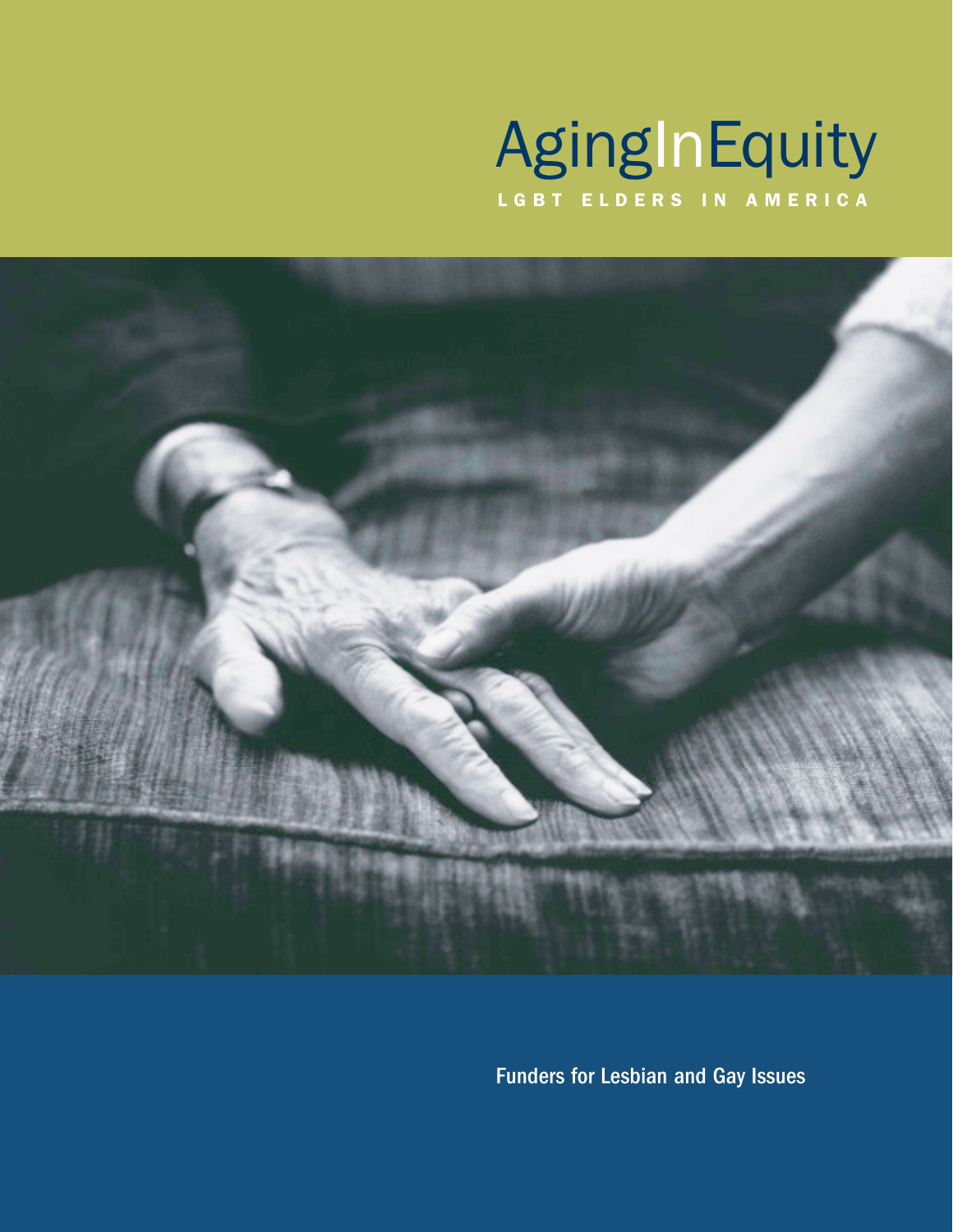#### **contents**

| <b>Introduction</b>                            | B   |
|------------------------------------------------|-----|
| <b>Housing</b>                                 | 7   |
| <b>Health and Wellness</b>                     | l 0 |
| <b>Economic Issues</b>                         | 16  |
| <b>Access to Supportive</b><br><b>Services</b> | 19  |
| <b>References</b>                              | 22  |

#### **ACKNOWLEDGMENTS**

Funders for Lesbian and Gay Issues extends its thanks to Greg Hall of The California Endowment and Len McNally of the New York Community Trust for their contributions to this informational packet. Thanks also to Scott J. Hamilton, Director of Communications and Special Projects at Senior Action in a Gay Environment (SAGE).

Writing/Research:Gerry Gomez Pearlberg Design:Diane Bonder/RATSTAR Design Printing:The Press Room Photography: page 6 © John Menzer; page 16 © Joshua Zuckerman;page 19 © Richard Rinaldi.

Suggested citation: Funders for Lesbian and Gay Issues, "Aging In Equity: LGBT Elders in America," (2004).

Copyright © 2004 Funders for Lesbian and Gay Issues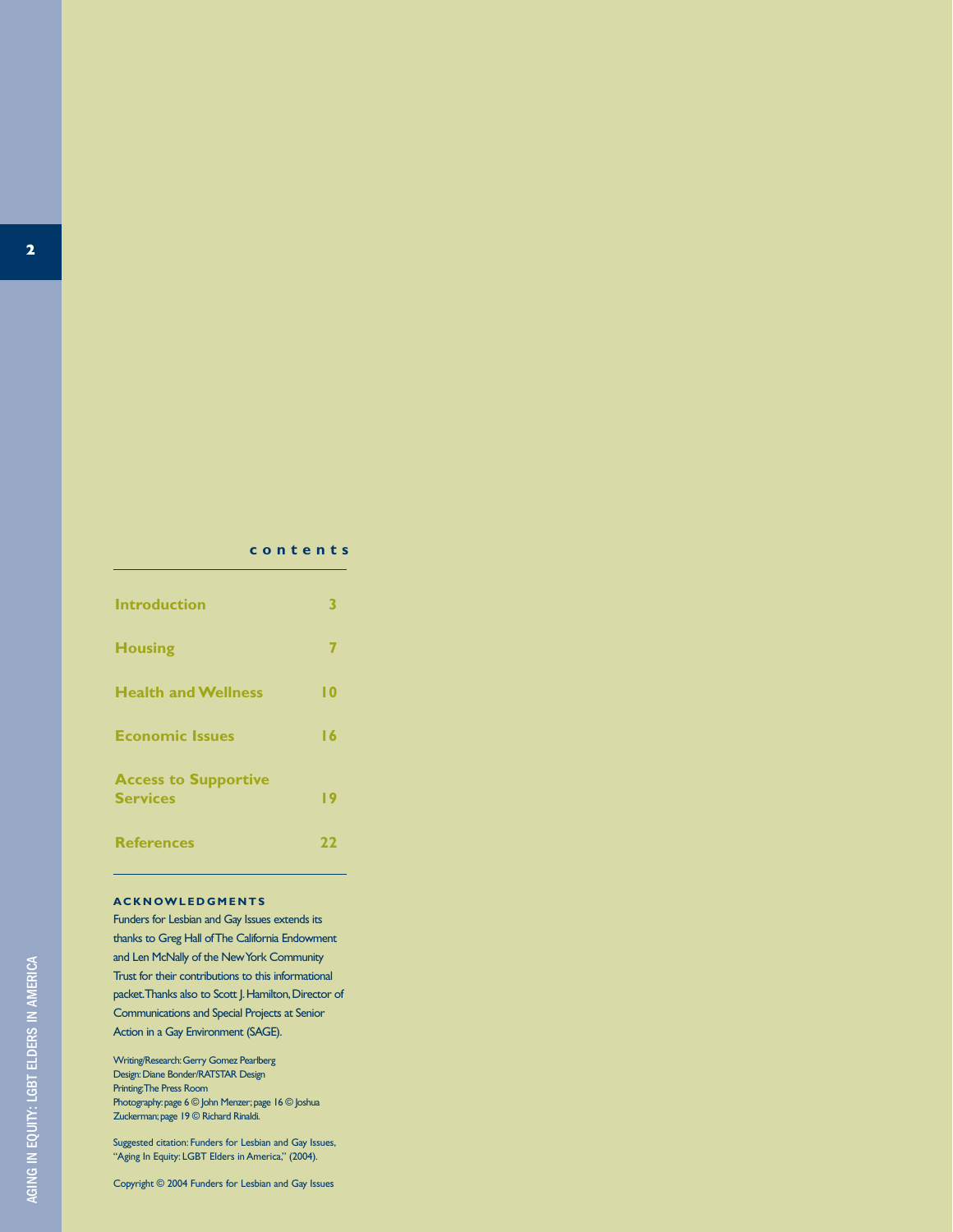#### **INTRODUCTION**

*"We're coming out of an experience of being badly treated in society, and there's no sense that treatment is going to get any better when you get older and more vulnerable within the system."* <sup>1</sup>

#### **A VISION OF "HEALTHY AGING"**

The growth of the nation's older population is among the most significant demographic shifts taking place in the United States today.The "graying of America" has profound implications for health care and other senior services. As this issue takes center stage, a greater emphasis is being placed on the notion of "healthy aging" or "successful aging." Access to appropriate housing, quality health care, and supportive services are the main ingredients of aging well, and the exponential rise in the number of older Americans will challenge and transform the systems charged with providing these services. At the same time, the growing number of lesbian, gay, bisexual, and transgendered (LGBT) seniors—and their increasing degree of openness and demands for fair and equal treatment—are further challenging the elder care system to meet the needs of *all* seniors, sparking transformations that are long overdue.

This informational packet promotes a positive vision of "successful aging" for LGBT elders, which encompasses a variety of quality-of-life issues that affect all senior citizens, regardless of their sexual orientation or gender identity.These quality-of-life issues include the ability to:

- Maximize one's physical and emotional well-being throughout the aging process.
- ➤ Maintain the highest possible degree of autonomy and independence for as long as possible.
- ➤ "Age in place" in one's own neighborhood or community within a context of respect, safety, and support.
- ➤ Remain actively engaged with social networks, including chosen and biological families.
- ➤ Pursue the social, recreational, intellectual, spiritual, and creative activities that provide a sense of stability, fulfillment, and vibrancy throughout the life cycle.

This information is designed to help funders recognize and resource this vision for healthy aging within the LGBT community, which faces numerous barriers to accessing the services and support systems that promote "successful aging" in our society.

Before describing these barriers and concerns, it is important to first understand the broader context of aging in America.

#### **CHANGING DEMOGRAPHICS BEHIND "THE GRAYING OF AMERICA"**

In 2000, there were an estimated 35 million people age 65 or older in the United States,<sup>2</sup> representing 12 percent of the U.S. population—up from 8 percent in 1950.<sup>3</sup> In 2010, the post–World War II baby boom generation will begin to turn 65, so that by 2030, there will be about 70 million older persons—more than twice as many as in 2000. By 2030, people age 65 and older are expected to represent 20 percent of the U.S. population.<sup>4</sup>

Individuals age 85 and older are the fastest growing segment of the older population.The increasing size of this age group has major implications for the future of this country's health care system, because these individuals tend to be in poorer health and require more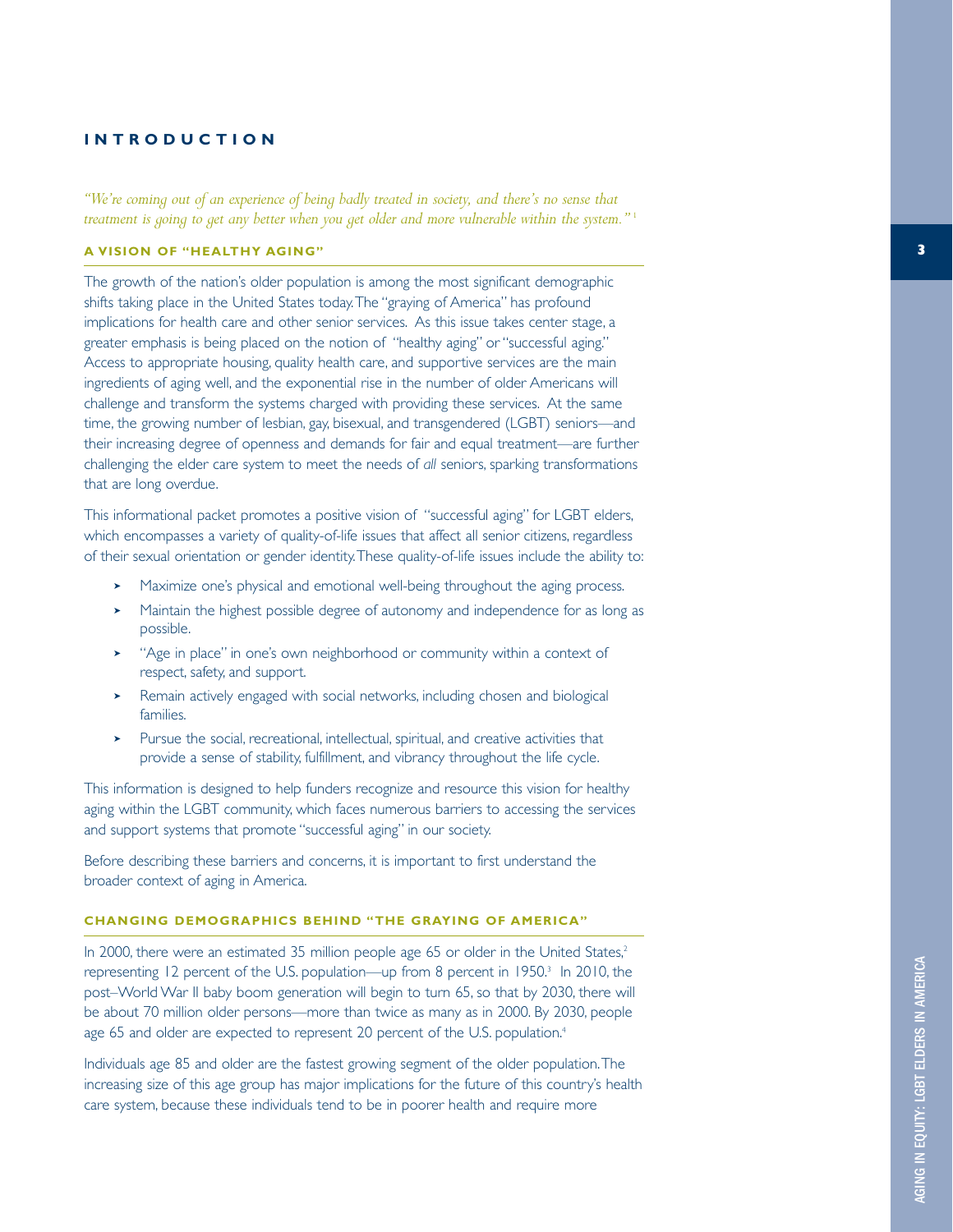services than elders in their 60s and 70s (a group sometimes referred to as the "younger old"). In 2000, an estimated 2 percent of the U.S. population was 85 or older. By 2050, the percentage of persons in this age group is projected to more than double to nearly 5 percent of the population.The U.S. Census Bureau projects that the population of persons age 85 and older could grow from about four million in 2000 to 19 million by 2050.<sup>5</sup>

Increasing life expectancy rates contribute to the growth of the older population. In 1900, life expectancy at birth was about 49 years. By 1960, life expectancy had increased to 70 years.<sup>6</sup> In 2001, life expectancy at birth reached a record high of 77.27 years.<sup>7</sup> Life expectancies at 65 and 85 have also increased. Under current mortality conditions, people who survive to age 65 can expect to live an average of nearly 18 more years, while those who survive to age 85 can expect to live an average of seven years (for women) and six years (for men).<sup>8</sup> In broad terms, these life expectancy rates not only amount to an "elder" boom," but to large numbers of much older individuals with commensurate health care and other aging-related needs. On an individual level, these rates will translate into much longer periods of retirement for individual seniors, and more extended periods of reliance on housing, health care, and social services geared to their needs.

Older Americans are also growing more racially and ethnically diverse. In 2000, an estimated 84 percent of persons age 65 and older were non-Hispanic white, 8 percent were non-Hispanic black, 6 percent were Hispanic, 2 percent were Asian/Pacific Islander, and less than 1 percent were Native American/Alaska Native. By 2050, it is projected that approximately 64 percent of persons age 65 or older will be non-Hispanic white, 16 percent will be Hispanic, 12 percent will be non-Hispanic black, and 7 percent will be Asian/Pacific Islander.<sup>9</sup> Services for America's seniors will need to take this growing diversity into account as they strive to provide services that truly meet seniors' needs.

### **PROMISING PRACTICES**

## **ENVIRONMENT/RHODE ISLAND**

**The Rhode Island Foundation** recently awarded SAGE/RI a grant for

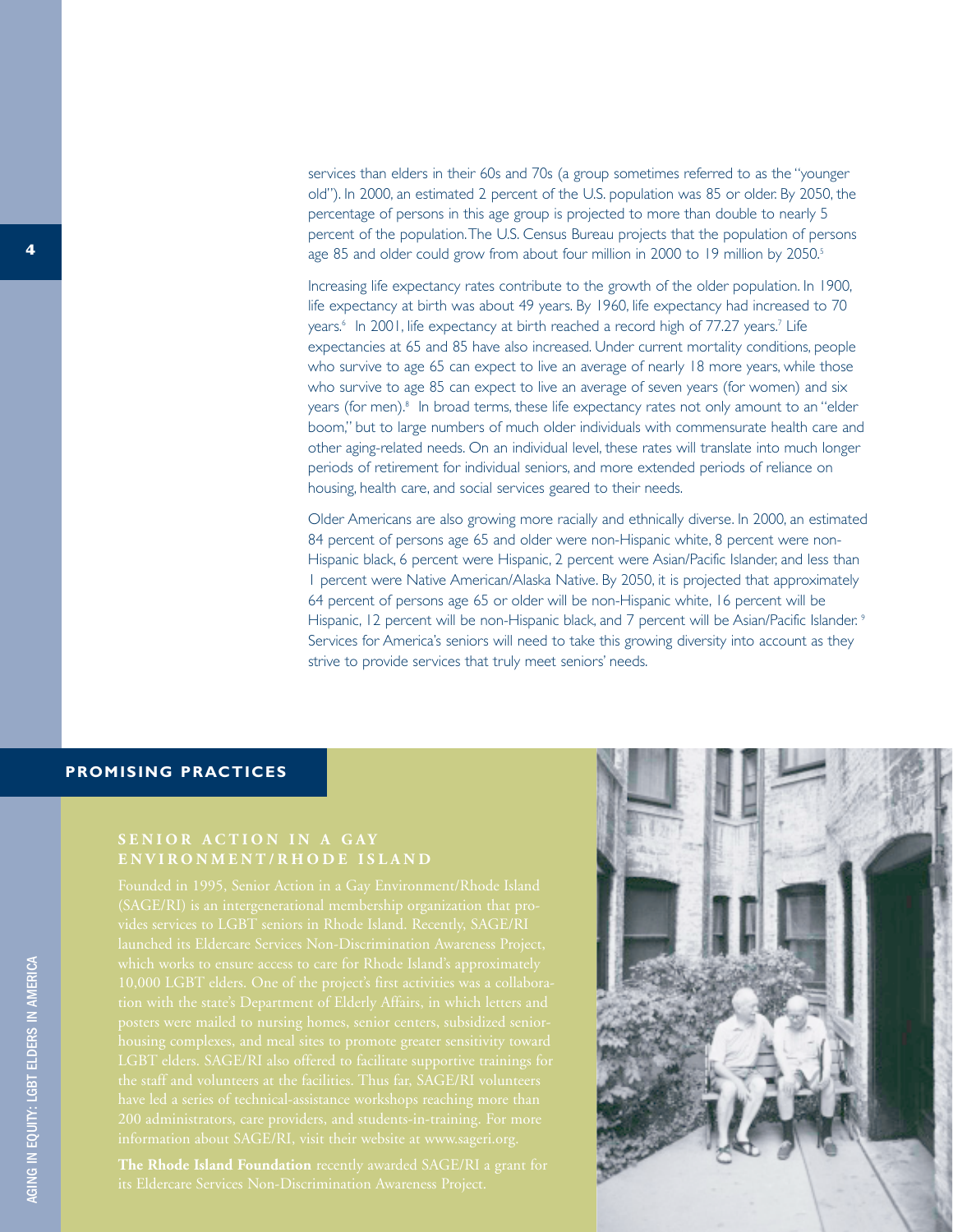#### **CORE ISSUES FOR LESBIAN, GAY, BISEXUAL, AND TRANSGENDERED ELDERS**

A contemporary understanding of culturally competent service delivery for seniors must include LGBT issues.While LGBT elders and their heterosexual counterparts contend with many of the same aging-related issues (including challenges to their health, independence, and mobility; social isolation; the loss of peers and loved ones; and financial concerns, among others), LGBT seniors face special difficulties as well.These seniors are "twice-hidden" due to social discrimination on two levels: ageism and homophobia or heterosexism. LGBT seniors often face antigay or gender discrimination by mainstream elder care providers that renders them "invisible" and impedes their access to vitally important services. At the same time, LGBT elders frequently confront ageism within the LGBT community and the organizations created to serve the community's needs.

Many older LGBT people respond to the pressures of discrimination by concealing their sexuality in settings where being "out of the closet" might hinder their access to quality care or even endanger their well-being. For many LGBT elders in their 70s and 80s,"passing" as heterosexual has been a lifelong survival strategy—one they are likely to carry with them when seeking long-term care, entering a nursing home, or speaking with a health care provider.This dynamic prevents many LGBT seniors from openly accessing the very programs that could be most beneficial to them—if only these programs were perceived as safe places to turn for help and if they were culturally responsive to LGBT elders' needs. The gravity of this problem was even acknowledged on the federal level when, in 2001, the U.S. Office on Aging recognized that LGBT elders are underserved by the federally funded programs that receive support through the Older Americans Act to help elders remain independent and in their home environment and to prevent unnecessary or premature institutionalization.<sup>11</sup>

LGBT elders are vulnerable in another important area as well. Being closely linked with income, health status, and the availability of caregivers, living arrangements are an important indicator of well-being among older persons.The U.S. Census Bureau reports that older persons who live alone are more likely to be in poverty than older persons who live with their spouse.12 Needs assessments of LGBT elders in Los Angeles, Milwaukee, New York City, San Francisco, and elsewhere have found that LGBT elders are far more likely to live alone than heterosexual elders.13 LGBT elders are also less likely to have children than their heterosexual counterparts. Since life partners and children play an important role in caregiving, many LGBT elders become reliant on formal caregiving services sooner than elders who can turn to family members and partners for informal support.

LGBT elders who are partnered must contend with an array of discriminatory practices that arise from the lack of formal recognition of their personal relationships. LGBT couples face unequal treatment in hospital visitation, health decision making, nursing care policies, Medicaid regulations, Medicare and Social Security coverage, pension and tax regulations, housing rights, and a host of other issues that fundamentally affect their financial security, health status, and quality of life.

In this informational packet, we focus on how these intertwining issues affect four major areas of concern for LGBT seniors:

- ➤ Housing
- ➤ Health and wellness
- ► Economic issues
- ➤ Supportive services

*"I think it is important to put an old woman's face with the word* lesbian*. It never occurs to people that we get old." <sup>10</sup>*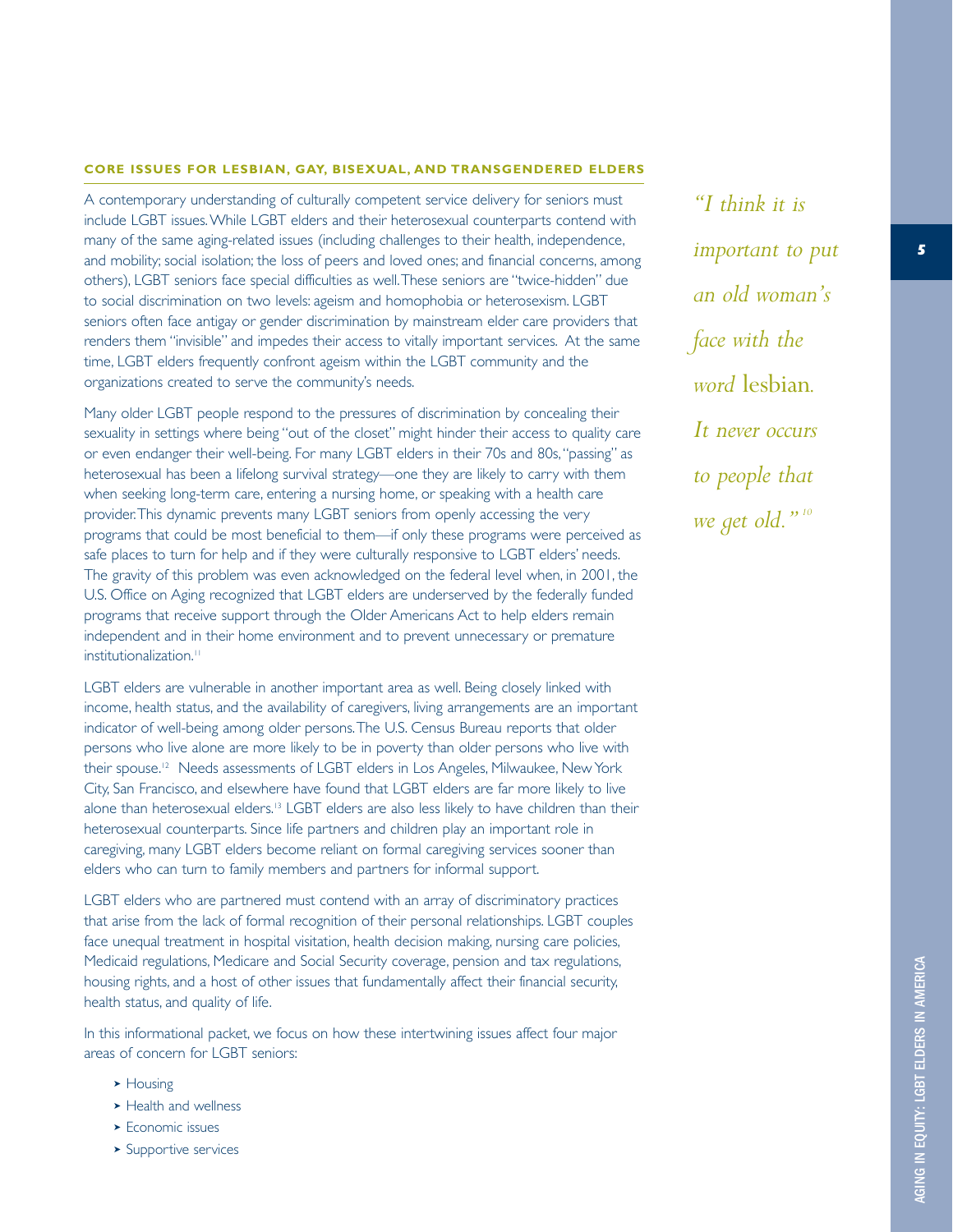Along with brief discussions of how LGBT seniors are faring in each of these areas, this packet describes "Promising Practices" of community-based organizations that promote the health, well-being, and dignity of LGBT elders. In addition, funding profiles demonstrate the various ways in which foundations can partner with innovative programs throughout the country to meet the needs of this vulnerable group.There is no question that greater involvement in these issues by the grantmaking sector will have a profoundly beneficial effect, now and in the years to come. Given the extraordinary changes on the horizon—in terms of longevity, the imminent "elder boom," and exciting advances in LGBT rights—the urgency of this involvement has never been greater.



### **PROMISING PRACTICES**

#### **GRIOT CIRCLE**

**The New York Foundation** has provided general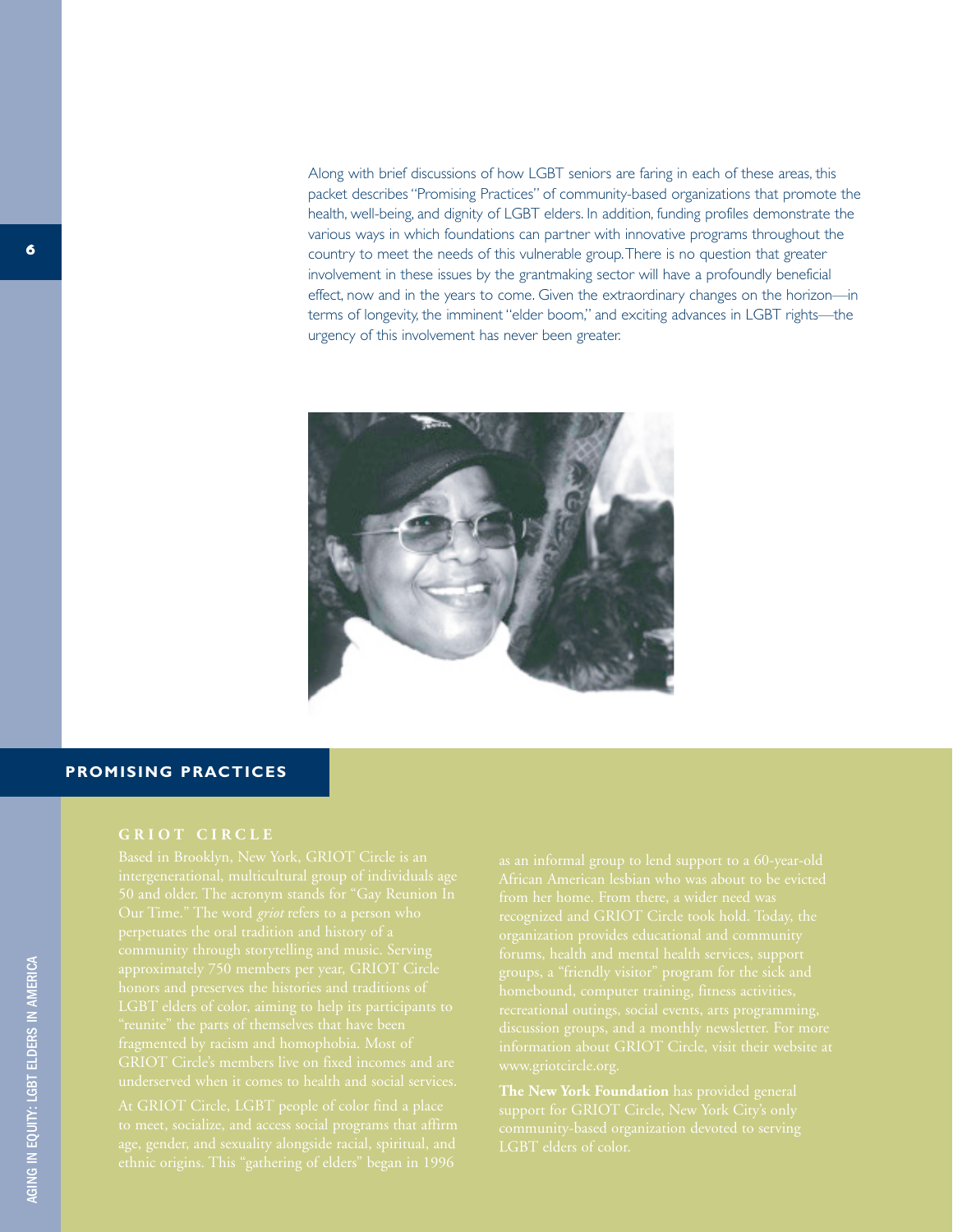#### **HOUSING**

*"There is a security in aging with others with whom one can be genuine and honest." 1*

Affordable housing is a fundamental need that cuts across the boundaries of age and sexual orientation, yet for older people living on fixed incomes, the need for such housing is particularly acute. Older Americans who lack affordable housing must spend a larger portion of their budget on housing, leaving fewer financial resources for health care, food, savings, and other essentials.

That housing is an enormously important issue for LGBT seniors is borne out in numerous studies, including a national needs assessment recently conducted by Senior Action in a Gay Environment (SAGE), in which housing ranked as the number one priority for action among LGBT seniors. <sup>2</sup> Another recent needs assessment—a partnership between the Alliance Healthcare Foundation and the San Diego Human Dignity Foundation funded by The California Endowment—surveyed LGBT seniors in San Diego and found that nearly onethird of these seniors reported concern about their ability to meet their housing needs during the next five years.<sup>3</sup>

LGBT elders face special challenges when it comes to housing. A vision of healthy aging would support the ability of LGBT seniors—and all seniors—to "age in place" in the communities in which they already reside.Yet as people advance in age, health problems and disabilities often impinge on their ability to continue living independently. In the United States, the majority of older persons with disabilities live in the community and receive assistance from a spouse, adult children, and other family members. <sup>4</sup> However, for the many LGBT elders who are not partnered, who did not have children, or who are estranged from (or closeted to) members of their extended family, such support systems are absent. Many LGBT seniors must therefore turn to formal long-term-care systems to help them remain in their homes for as long as possible.

Unfortunately, many LGBT elders are hesitant to access these services, having come of age at a time of acute homophobia at every level of society, including in social and healthrelated services. As such, there is often a concern that by accessing home health care or other assisted-living services, LGBT elders may be inviting judgmental or even hostile care providers into their homes. As the SAGE national needs assessment report observes,"inhome care is often preferred to institutionalization for all elders, but to an LGBT elder, having a stranger come into their home—maybe the only place that the elder was truly able to be out and express their gayness—can be…as terrifying as living communally with people who will presume that they are straight." <sup>5</sup> This fear drives many LGBT seniors to avoid services that might enable them to remain in their homes and avoid premature institutionalization.

While nursing homes offer an important alternative to long-term care provided in one's home or in other community settings, LGBT elders share with their heterosexual counterparts an understandable dismay at the prospect of being confined to a nursing home or other long-term-care facility. Institutionalization brings disconnection from one's community and social network, diminished autonomy, and dependence upon institutional authorities—fearful prospects for LGBT seniors who have endured discriminatory treatment at the hands of traditional institutions for decades. In a survey of social workers in New York State nursing homes conducted in the mid-1990s, the majority (52 percent) reported intolerant or condemning attitudes toward lesbians and gay men. <sup>6</sup> Of the 29 nursing homes represented in the study, only one offered formal training to staff on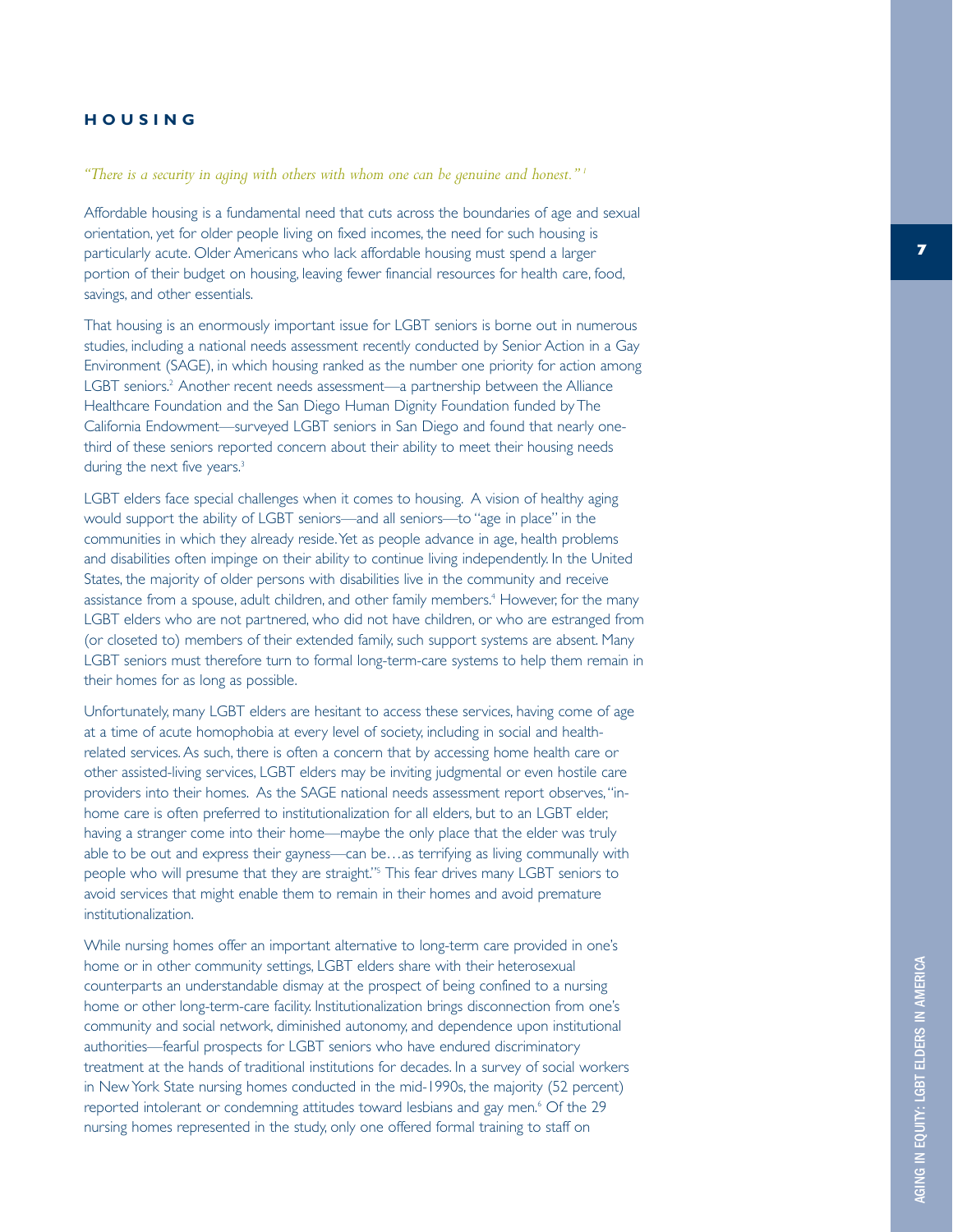*"We need to attack intolerance. I'd prefer to live in a community where diversity was the norm. The fear is living in a community where we are shunned." <sup>8</sup>*

sexuality and the rights of residents to express themselves sexually. Beyond this, there is an abundance of anecdotal information from service providers and LGBT elders alike describing anti-LGBT discrimination and the abuse or neglect of LGBT elders in nursing homes throughout the country.

LGBT elders in relationships face an additional layer of discrimination in institutional care settings, since their relationships are neither formally recognized nor legally protected.These seniors face the very real risk of being denied the visitation privileges that heterosexual spouses enjoy; they also risk being separated from their partner and forced to live in separate nursing homes or housing facilities. Numerous articles and studies on LGBT elders describe widespread prohibitions on same-sex partners living together in elder care and senior housing facilities.

Discrimination in housing and public accommodations is a major concern not only for lesbian, gay, and bisexual elders, but for transgendered elders as well. Only two states and a few dozen localities have enacted nondiscrimination statutes to protect transgendered individuals from discrimination in housing and public accommodations, leaving transgendered elders extremely vulnerable to discrimination by homeless shelters, retirement communities, nursing homes, assisted-living facilities, and other settings.7 Housing-related policies and practices that respect the reality of gender diversity, as well as sexual orientation, are sorely needed.

The often "hidden" nature of the LGBT elder population means that many elder care housing and care providers are not aware that they are serving LGBT seniors, perpetuating the invisibility of these elders and the lack of attention to their needs.This in turn reinforces the perception among LGBT elders that these settings are not hospitable ones in which to live their lives openly. However, it is widely expected that as the baby boom generation ages, this pattern will change. LGBT elders of the baby boom generation have lived most or all of their lives out of the closet and will likely demand more accountability and responsiveness to their needs within elder care and in service settings of all kinds.

Already there are clear signs of progress. In 2003, for example, the Joint Commission on the Accreditation of Healthcare Organizations—a prominent national nonprofit agency that develops quality-of-care standards for health care organizations—added respect for "residents' habits and patterns of living (including lifestyle choices related to sexual orientation)" to its accreditation requirements for assisted-living facilities, just as it had previously done in its accreditation standards for nursing homes.<sup>9</sup> These policies represent important steps in promoting more equitable care for LGBT elders in the mainstream care settings that many seniors rely on.

Meanwhile, in response to the gaps in specialized housing services for LGBT seniors, new models are being forged. A number of long-term care and retirement housing communities specifically marketed to LGBT seniors are in the planning stages in various parts of the United States, with one or two already under development. Most of these communities take an inclusive approach that welcomes all elders in an LGBT-friendly environment in which LGBT people can live openly. Many of these facilities plan to combine independentliving and assisted-living units with units for the infirm elderly.To foster intergenerational living environments, some of the designs include office and commercial spaces along with housing units for people of all ages.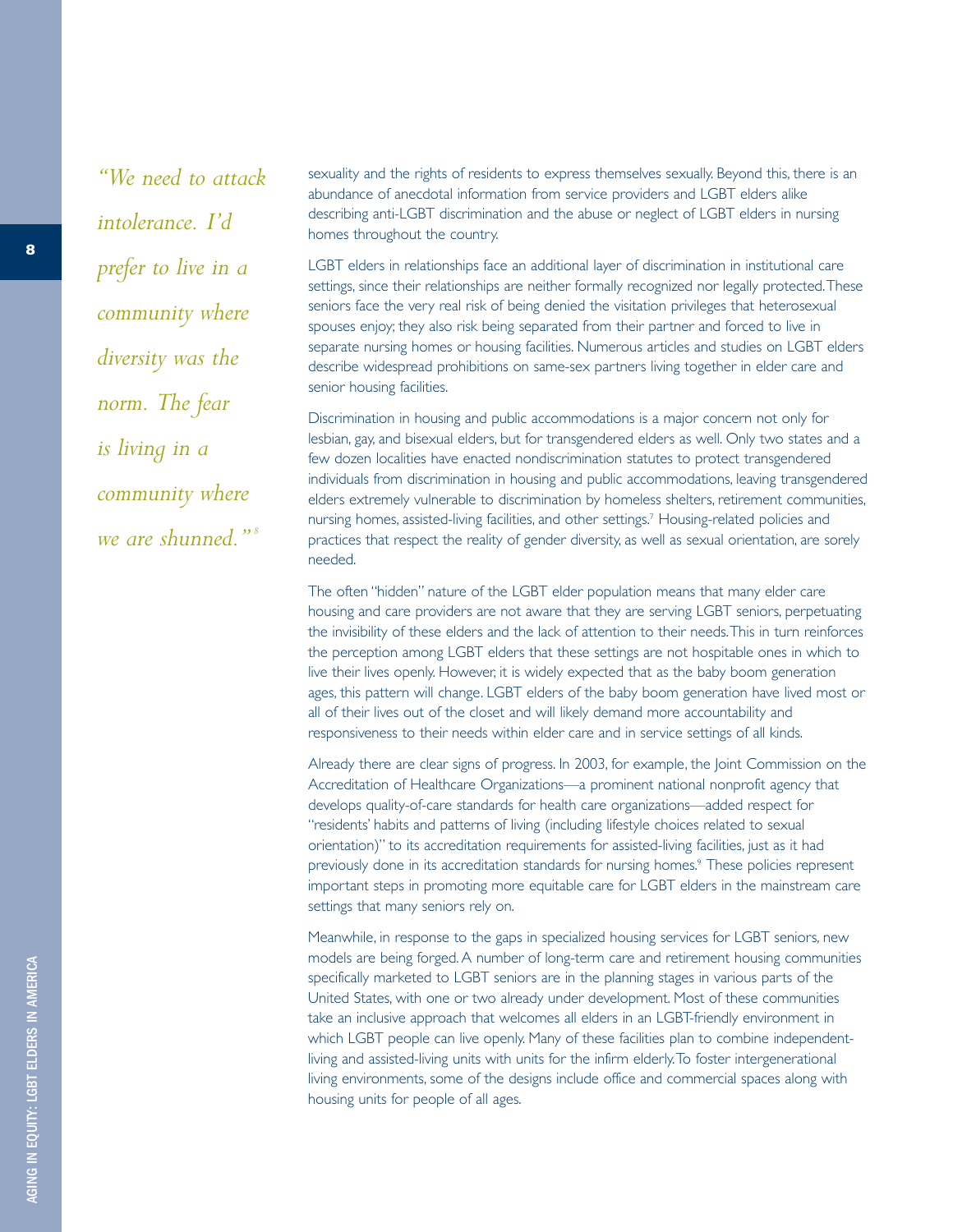While these emerging models hold promise, they are costly options beyond the financial reach of most elders. Comparable housing facilities for low-income and economically disenfranchised LGBT seniors must also be pursued. Most important of all is promoting cultural competency on sexual orientation and gender identity issues among housing providers of all kinds to ensure that LGBT elders can access these fundamental and essential services.

### **PROMISING PRACTICES**

## **ENVIRONMENT (SAGE)**

A recent grant from the **Fan Fox and Leslie R. Samuels**

A recent grant from the **Evelyn and Walter Haas, Jr. Fund**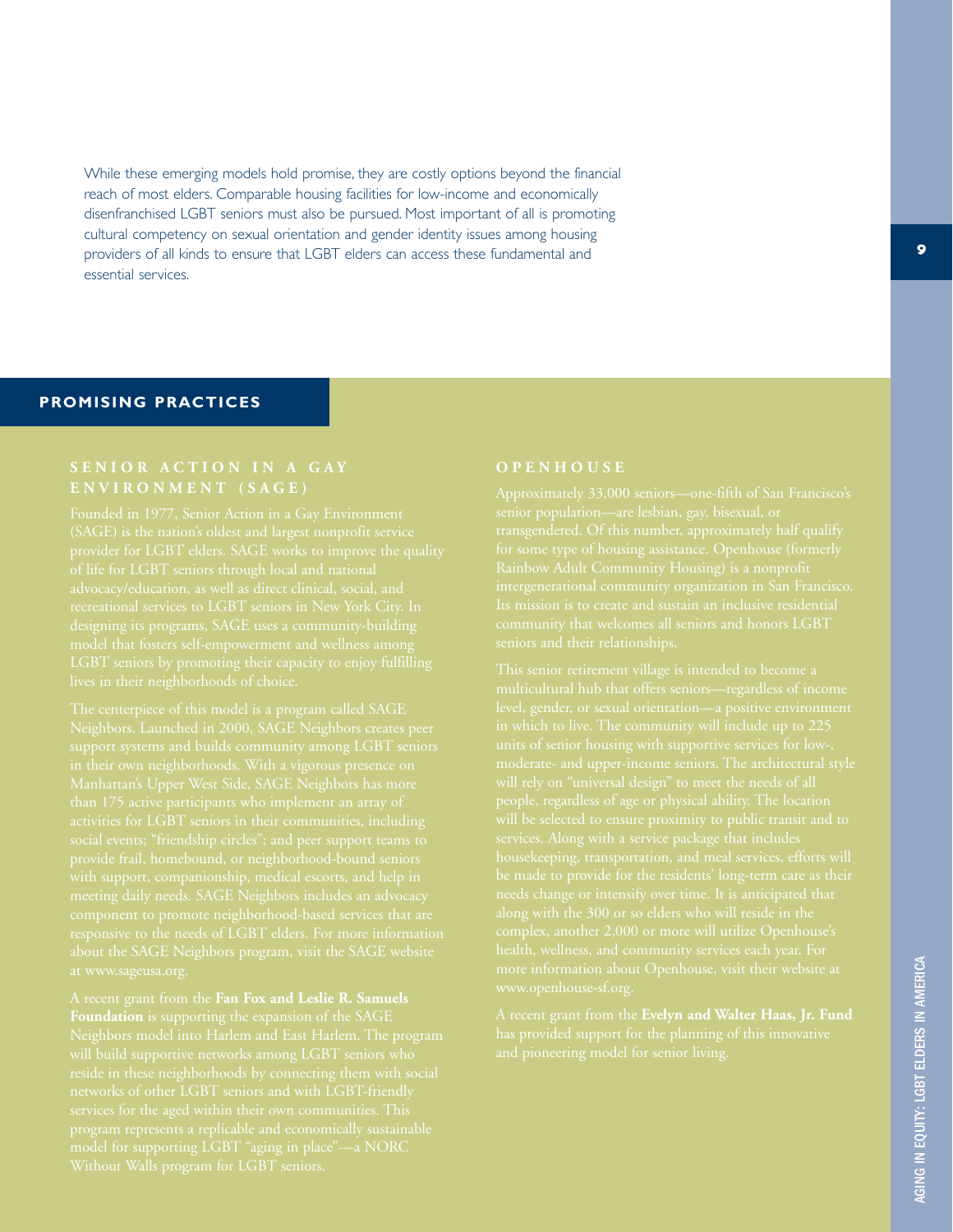#### **HEALTH AND WELLNESS**

*"If I'm ill, I just want to heal. If I'm stressed about whether or not [my care providers] are homophobic, that might impair my healing process….I don't want to think, 'How would they receive me? Do they know I'm gay?'" <sup>1</sup>*



LGBT elders share the same health challenges as other aging adults, including the need for accessible and comprehensive health services, prescription drug coverage, and long-term care.<sup>2</sup> But LGBT seniors also face a variety of special health concerns and barriers to care. For many LGBT elders, access to appropriate health-assessment, treatment, and prevention services is hampered by the fact that most health care providers assume that patients are heterosexual.This assumption prevents practitioners from forming an accurate picture of each individual's personal history, risk factors, and health-related needs—information that directly affects quality of care.

This places the onus on LGBT clients to "break the silence" by revealing their sexual orientation or gender identity in settings where heterosexuality is presumed, and where antigay bias is a very real possibility. For elders who have faced antigay discrimination in the past, disclosure of this kind is unlikely in all but the most overtly affirming environments (of which there are few). In a study conducted in 2001, fully 75 percent of LGBT elders reported not being completely open about their sexual orientation to health care workers.<sup>3</sup> Disclosure of sexual orientation in the health care setting is crucial to the ability to match services to patients' needs. Difficulty communicating with primary care providers has been associated with delays in seeking health care,<sup>4</sup> increasing the likelihood of health problems becoming advanced or chronic.This results in very real health risks for LGBT seniors who, like other seniors, tend to require more frequent and more intensive health care services as they age.

Definitive studies on the relative risk of LGBT individuals for specific health problems such as cancer and other diseases are quite rare. In fact, there is currently no public health infrastructure for funding and supporting research on the health of LGBT communities.<sup>5</sup> What *is* clear, however, is that LGBT elders lack access to individualized health care that meets their needs. A 1994 survey of members of the Gay and Lesbian Medical Association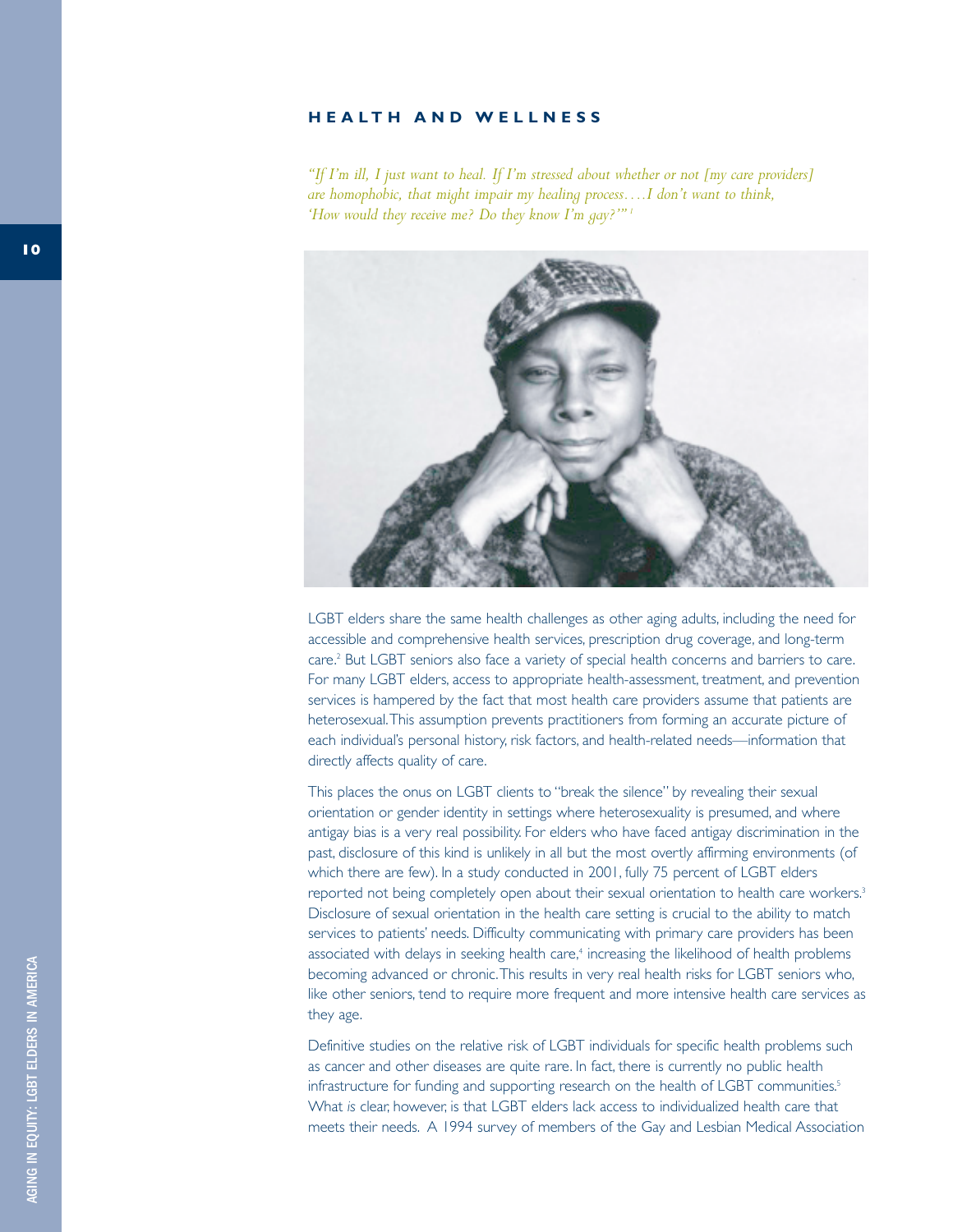(GLMA) found that 67 percent of respondents believed they had seen gay or lesbian patients receiving "substandard" care because of their sexual orientation. <sup>6</sup> GLMA also cites evidence from several studies confirming that many lesbians and gay men report that their doctors are "not sensitive to or knowledgeable about their particular health risks and needs, and do not disclose pertinent information about treatments or prevention." <sup>7</sup> This, of course, negatively impacts the physical health of LGBT seniors and their chances of accessing quality care.

While solid public health data on LGBT populations (including elders) is quite limited, a number of health issues have been identified as areas in which LGBT individuals exhibit distinctive patterns of need.These issues include HIV/AIDS, other sexually transmitted diseases (STDs), breast cancer, substance abuse, mental health, hate violence and elder abuse, and (for many transgendered individuals) the long-term health impact of hormone replacement therapy. Some of these key issues are briefly discussed below.

#### **HIV/AIDS**

In 2002, HIV cases diagnosed in gay and bisexual men climbed for the third consecutive year in the United States, marking a resurgence of HIV/AIDS in the gay community after years of decline. <sup>8</sup> Between 11 to 15 percent of all U.S. AIDS cases occur in people over the age of 50. 9 Yet some older gay men view HIV/AIDS as a problem of the young and ignore HIV risk reduction messages—in part, because older gay and bisexual men are rarely targeted in HIV prevention and education campaigns.The misperception that risk is somehow diminished with age is often shared by health care providers who fail to discuss sexual health and HIV prevention issues with older patients. Physicians who do not realize their patients might be at risk for HIV may neglect to offer HIV testing, the precursor to early diagnosis and effective treatment. Meanwhile, HIV/AIDS drug treatment protocols and clinical trials often exclude people over the age of 45, so physicians prescribing HIV treatments to older persons with HIV/AIDS often do so without population-specific research to inform their decisions.10 These are just a few of the many intersections between HIV/AIDS issues and the health of older gay and bisexual men.

#### **BREAST CANCER**

In a report on LGBT health issues published in 2002, the New York City Department of Health and Mental Hygiene (DOHMH) observed that "[e]pidemiologic data suggest that lesbians are at elevated risk for breast cancer, but for reasons that have been widely misunderstood.While being a lesbian in itself has not been shown to be a risk factor for breast cancer, there are nevertheless some reasons why breast cancer is a particular health concern for lesbians."<sup>11</sup> The major factors correlated with higher breast cancer ratesincluding never having given birth, heavy drinking, and being overweight—can apply to any woman, regardless of her sexual orientation. However, the Department of Health report also makes an important point about the ways in which lesbians make use of health care, which can impact access to early detection and successful treatment of cancer and other chronic diseases." Another reason for enhanced risk," as cited in the DOHMH report,"is that lesbians often avoid regular gynecological exams, which means some may miss early detection and therefore be at greater risk of dying from breast cancer. In a large national study, 35 to 45 percent of lesbians lacked regular gynecological care."12 Additional research is needed to develop better data on the risk factors for lesbians, including for older lesbians. And there is a major need for sensitive, individualized care that promotes instead of discourages the use of health care services among lesbian and bisexual women of all ages.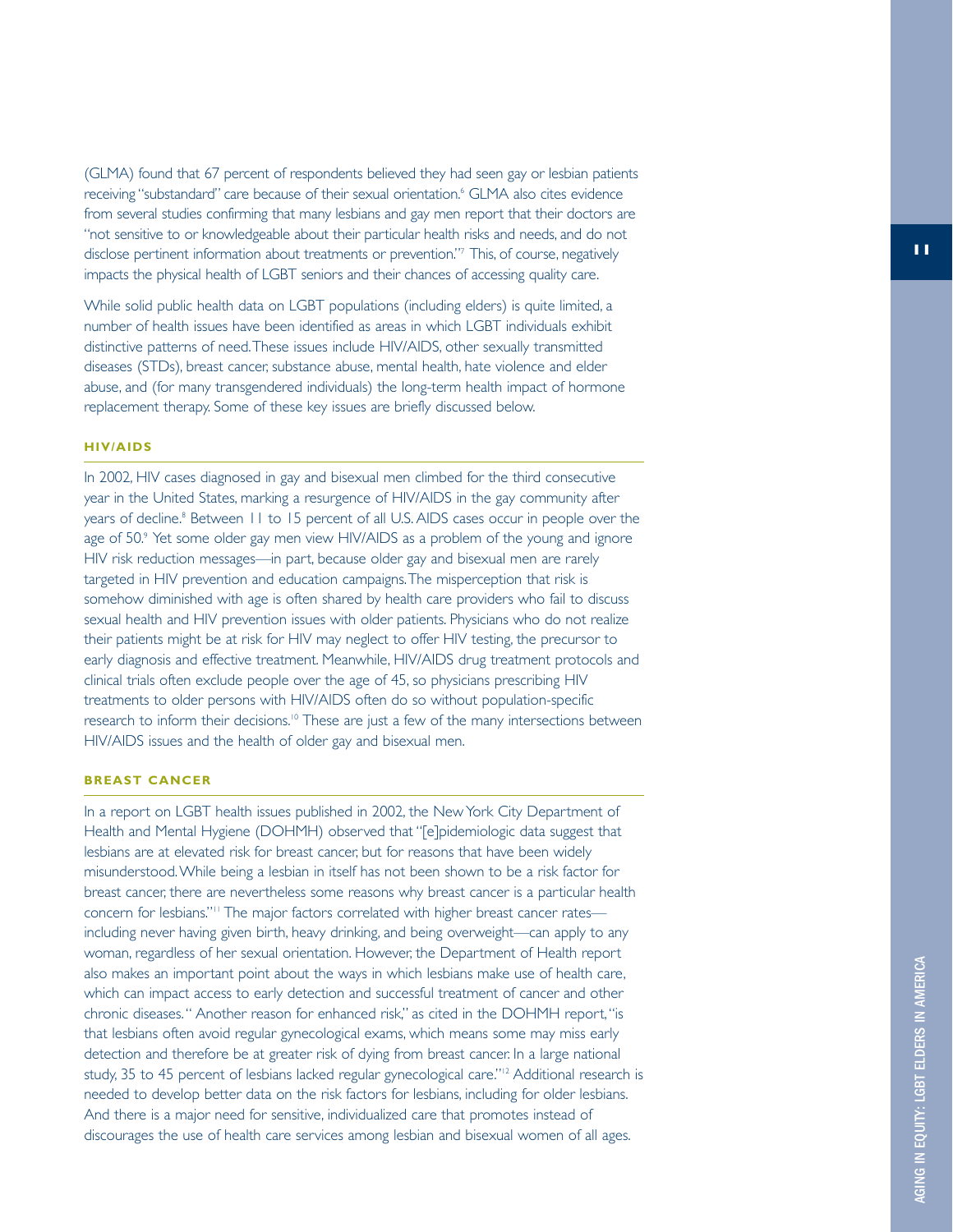#### **MENTAL HEALTH**

The availability of culturally competent mental health services is another important aspect of promoting healthy aging among LGBT elders. Few recent studies on mental health issues have included research on LGBT individuals in any age group. Some of the available research suggests that lesbian, gay, and bisexual populations may be at increased risk for mental distress, mental disorders, substance use, and suicide because of exposure to stressors related to societal antigay attitudes.<sup>13</sup> Other research shows little overall difference between lesbian/gay elders and their heterosexual counterparts, while still other studies find relatively high levels of life satisfaction and low levels of depression among older gay men and lesbians.<sup>14</sup>

While many mental health issues affecting LGBT elders parallel those of the heterosexual community, others are based in the distinctive experiences that characterize many LGBT lives, including estrangement from families, the challenges of adjusting to a minority sexual orientation or gender identity, the hostility or abuse many LGBT individuals experience throughout their lives, and the lack of social support for same-sex relationships and family structures.<sup>15</sup>

Several of these factors—along with reduced mobility and the deaths of longtime partners and peers—increase isolation among LGBT elders, which can in turn foster depression.The DOHMH reports that isolation and concomitant depression are major issues for lesbian and gay seniors, although these issues often go unrecognized.<sup>16</sup> One reason for this lack of recognition is widespread heterosexual bias on the part of medical and mental health providers, who often presume heterosexuality in their patients—especially older ones. Another reason is the wariness of many LGBT seniors about accessing mental health services given the fiercely repressive treatment of LGBT people by the psychiatric establishment in the past, which many LGBT seniors remember all too clearly.

For transgendered elders, access to mental health services is constrained by an ongoing tendency of the mental health establishment to pathologize transgendered individuals.While homosexuality was removed from the American Psychiatric Association's diagnostic manual in 1973,"Gender Identity Disorder" remains.This categorization is viewed by many LGBT health and mental health professionals as nothing more than a reinforcement of gender roles that do not fit the dominant norm—i.e., a tool of social control.Transgendered elders—like their younger counterparts—must contend with considerable social stigma and discrimination when accessing health care and mental health services. Since most health professionals and mental health providers lack the knowledge and skills to provide appropriate care, transgendered patients must educate their providers repeatedly about transgender issues<sup>17</sup>—a dynamic that poses a serious barrier to their ability to access care.

Along with formal mental health services designed to meet the special needs of LGBT elders, informal opportunities to reduce isolation are another important vehicle for promoting physical and mental well-being.This includes opportunities to socialize with other LGBT seniors, opportunities to forge intergenerational bonds with younger LGBT friends, and opportunities to socialize with other elders regardless of their sexual orientation without the fear of encountering discrimination. Social opportunities and community building are important components of a "whole person" approach to health care and mental hygiene services for LGBT elders and a hallmark of healthy aging.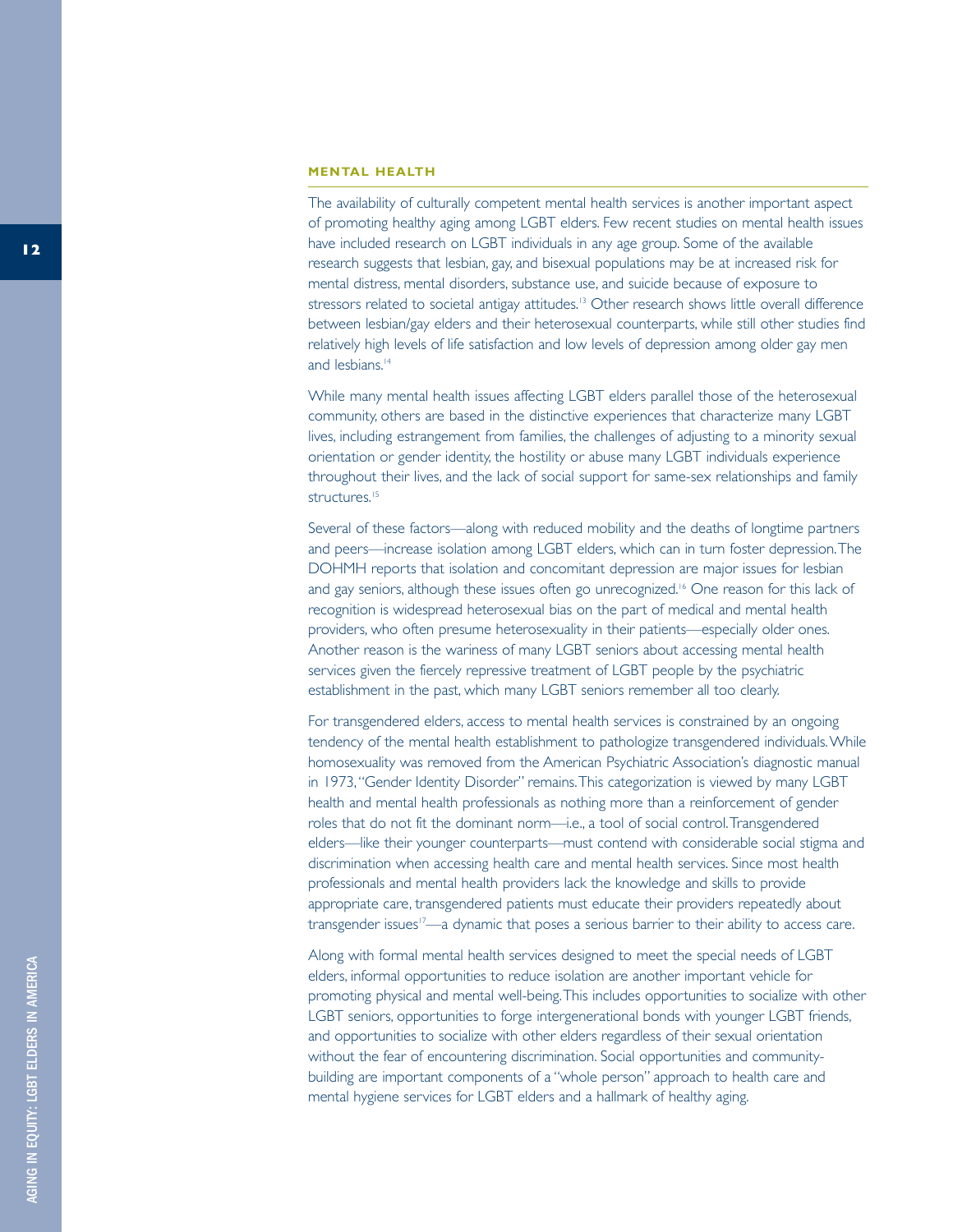#### **HATE VIOLENCE AND ELDER ABUSE**

Hate violence against LGBT people is a major public health issue. A report from the National Coalition of Anti-Violence Programs found that hate crimes committed against LGBT people continued to rise throughout the United States, despite overall decreases in violent crime throughout the 1990s.<sup>18</sup> Surveys of victim populations show violence to be a significant mental and physical health issue for LGBT persons.<sup>19</sup> Quality data on the specific impact of hate violence against LGBT elders is not available, but various studies show that LGBT people are routinely victims of violence, and a report on bias sponsored by the National Institute of Justice found that "homosexuals are probably the most frequent victims."20 More data on the impact of violence on LGBT seniors, and interventions to address this problem, are needed.

Violence also includes abuse and neglect at the hands of caregivers. Elder abuse is defined as harm to a person over the age of 65 by someone in a position of trust or authority, and can take many forms, including physical, psychological, or financial abuse. Neglect may take the form of being inadequately clothed or nourished, or having untreated medical conditions or injuries. Elder abuse and neglect can happen to anyone, but isolated seniors are considered at higher risk.The fear of institutionalization may discourage elder-abuse victims from reporting the problem. Having lived during times when homosexual behavior was illegal and heavily stigmatized, with gay people subjected to harassment from the lawenforcement community, many LGBT elders distrust law-enforcement authorities and are thus unlikely to report instances of abuse or neglect.Targeted interventions are needed to better identify cases of elder abuse and neglect among LGBT elders, to educate LGBT seniors on this issue, and to reach out with services that meet the special needs of LGBT elders who are at risk for elder abuse or neglect.

#### **THE ECONOMICS OF HEALTH**

Unfortunately, healthy aging is often directly correlated with economic status. Health care (including physicians' services, hospitalizations, home health care, nursing home care, prescription medications, etc.) is a major area of expense for many older Americans, posing a serious burden to persons on limited incomes and those living with a chronic condition or disability. A study on out-of-pocket health care costs among older Americans published in 2000 found that elderly Americans spend, on average, 19 percent of their total income on medical expenses annually, and that elders in the lower-fifth income level (up to \$6,720 per capita family income) spend 32 percent of their income, compared to those in the top tier, who pay less than 9 percent.<sup>22</sup> These economic realities are shared by all senior citizens, but for LGBT elders, the burden is worsened by unequal treatment of same-sex couples under Medicaid regulations, which allow one member of a married heterosexual couple to retain a jointly owned house without jeopardizing his or her spouse's right to Medicaid coverage. LGBT elders in committed, long-term relationships are not afforded these same protections, even though they, like heterosexual married couples, have supported the Medicaid infrastructure as taxpayers throughout their lives. As observed in a policy report by the National Gay and Lesbian Task Force in 2000,"[t]his unequal treatment can force same-sex couples into a Hobson's choice of getting the medical coverage to meet a partner's health care needs versus giving up a couple's home and life savings."<sup>23</sup>

*"Many of us survived by practicing personal secrecy, some of us grew up when almost everyone was homophobic, and some of us have neglected our health because of discrimination and fear." <sup>21</sup>*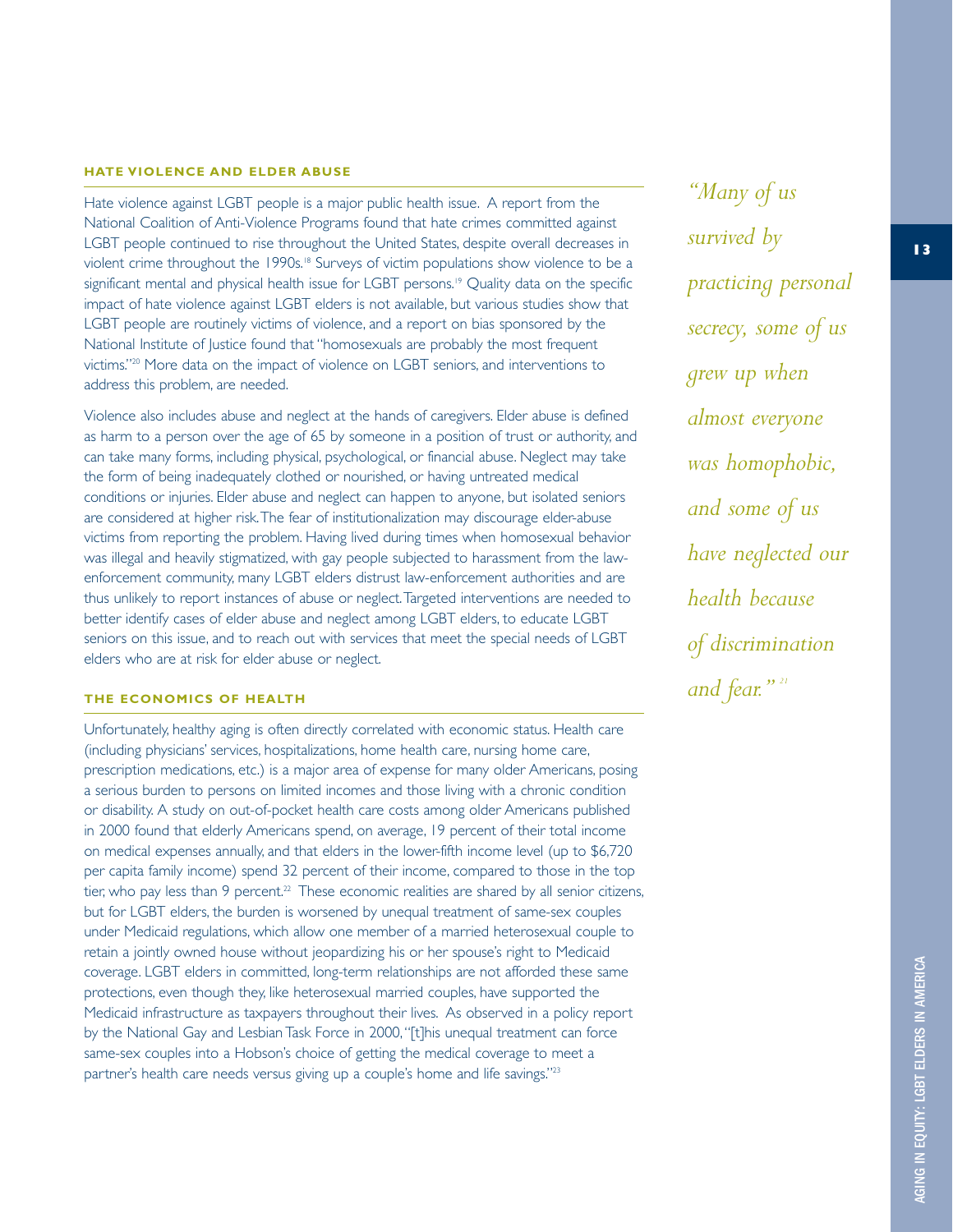

*"We need to feel safe discussing issues with doctors, we should not be pushed to fit the provider's mold, we should be listened to and not judged." <sup>24</sup>*

#### **PROMISING PRACTICES**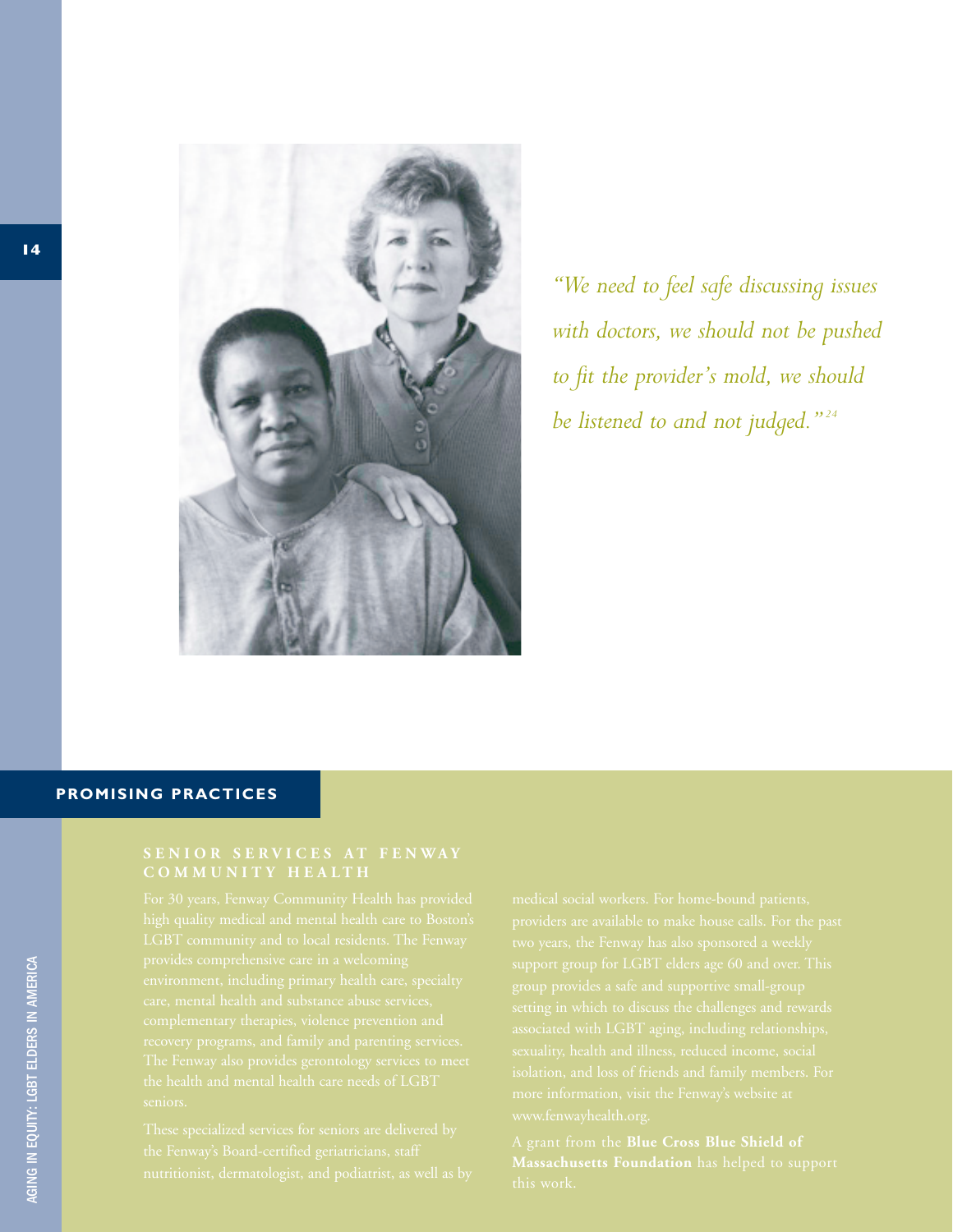#### **PA RTNER RECOGNITION**

Unequal treatment of LGBT relationships leaves elders vulnerable in other ways as well. Because lesbians and gay men cannot legally marry, they are not considered "immediate family" in the eyes of the law. If an LGBT individual becomes incapacitated or otherwise unable to make his or her own medical decisions, health providers turn to the patient's "traditional" family members to determine the patient's wishes and needs—a process that typically excludes gay or lesbian partners. Many states allow individuals to execute health care proxies that designate the person of their choice to make medical decisions on their behalf, but most people—heterosexual and LGBT alike—fail to do so.Thus, in times of crisis, lesbian and gay partners can be excluded from intensive health care settings, and later excluded from the care plan, even when they are the primary care givers at home.<sup>25</sup> Similarly, many hospitals, nursing homes, substance abuse treatment programs, and other health settings fail to recognize LGBT relationships, excluding partners from visitation, key decision-making processes, and the development of care or treatment plans.The unequal status of LGBT couples under the law also impedes their ability to obtain health benefits when a partner dies, take sick leave or bereavement leave to care for a partner, and enjoy full access to inheritance and property rights—issues that directly and indirectly affect health, financial stability, and well-being.

#### **PROMOTING HEALTHY AGING FOR LGBT SENIORS**

This brief overview of the major health issues affecting LGBT seniors highlights the need for a multilayered approach to ensuring that LGBT seniors can access the health services they need to support healthy aging:

- ➤ Improved cultural competency in serving LGBT elders throughout the mainstream health care delivery system (including elder-care services, home health attendants, hospitals, mental health providers, nursing homes, hospices, and all other settings in which older adults are likely to seek care);
- ➤ Increased availability of services for older persons within LGBT-specific health care settings;
- ➤ Increased access to health care services that encourage and affirm LGBT elders by respecting their family structures, understanding their needs, and nurturing patientprovider relationships that support trust and personal disclosure;
- ➤ More research on the impact of various health issues upon LGBT seniors (including cancer, substance abuse, mental health, transgender health, HIV/AIDS, sexual health, violence and abuse, etc.);
- ➤ Expedited development of specialized health care services that respond to the needs identified by research on the major issues affecting LGBT elders; and
- ➤ The adoption of equitable policies in Medicaid coverage, health benefits, medical decision-making, and other fundamental protections for *all* seniors, regardless of sexual orientation or gender identity.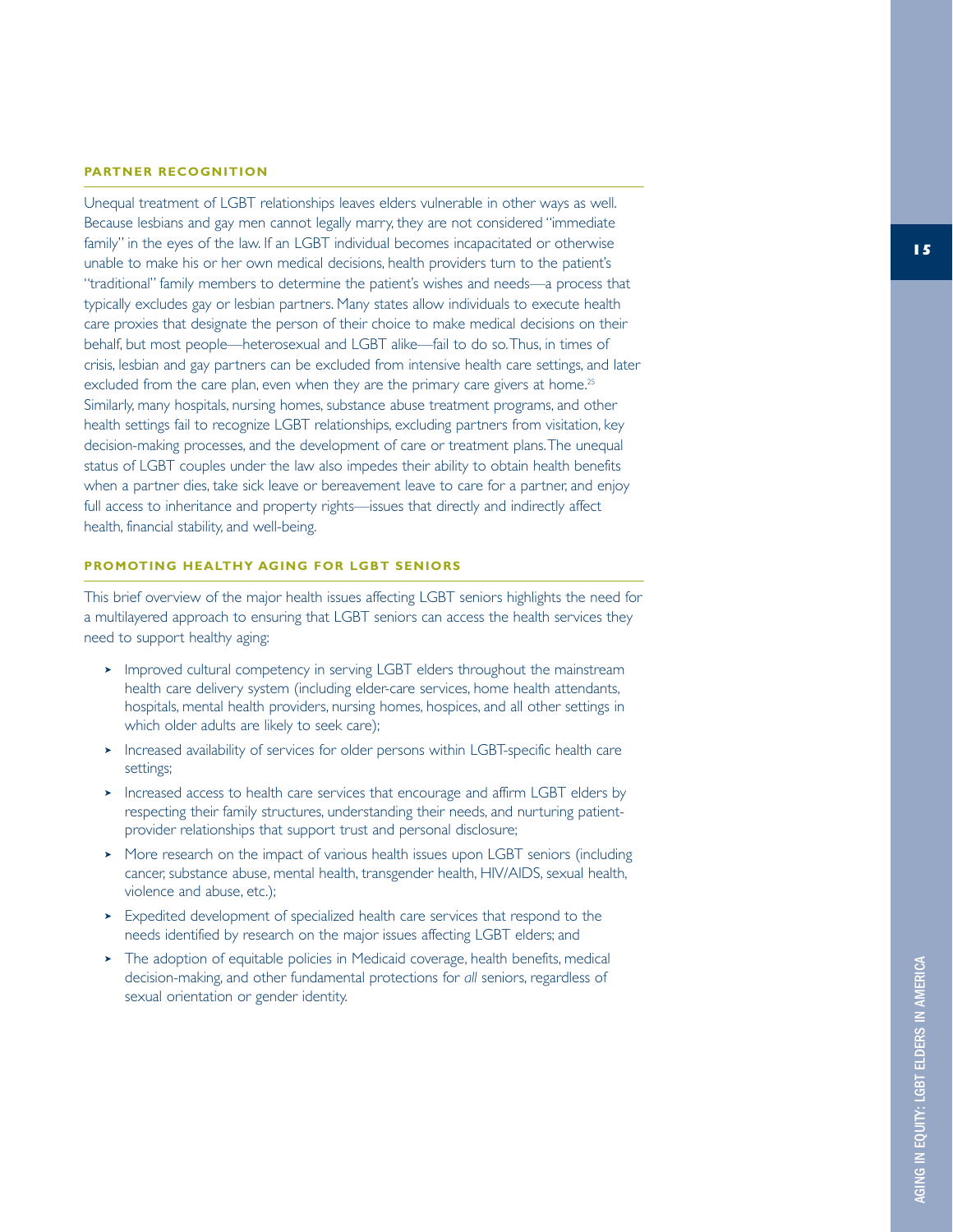#### **ECONOMIC ISSUES**

*"I feel puzzled about my future. I came out to myself only eight years ago, at age 58….I worry about finances and having a stimulating social life and finding a loving partner." <sup>1</sup>*



LGBT adults face a series of lifelong economic disadvantages rooted in a variety of factors, including:

- ➤ Little or no access to the health insurance coverage, family leave coverage, disability benefits, Social Security survivorship benefits, pension benefits, and employee benefits that provide economic security and support to married spouses;
- ➤ Unequal treatment under the tax code, resulting in greater estate (inheritance) tax burdens; and
- ➤ Lack of protection from job discrimination in most parts of the country.

As the years accrue, many LGBT elders find that their lifetime relationships have put them at a disproportionately high level of financial risk.<sup>2</sup>

In numerous surveys throughout the country, LGBT elders express fears about financial stability in old age.These findings parallel the wider problem of economic vulnerability among the aged. For example, in a recent needs-assessment report on LGBT seniors in San Diego County, "financial problems" was the leading concern raised by respondents.<sup>3</sup> Fortytwo percent of the LGBT elders surveyed cited financial issues as a problem in their lives, while one-third reported being poorly prepared for retirement.

This economic fragility belies the myth of LGBT affluence—a stereotype used to bolster the argument that, far from being the victims of discrimination, LGBT people are actually wealthier and more privileged than their heterosexual counterparts.<sup>4</sup> Studies have shown the opposite to be true. In actuality, the preponderance of national data reveals that gay men and lesbians earn less than heterosexual men and women.<sup>5</sup>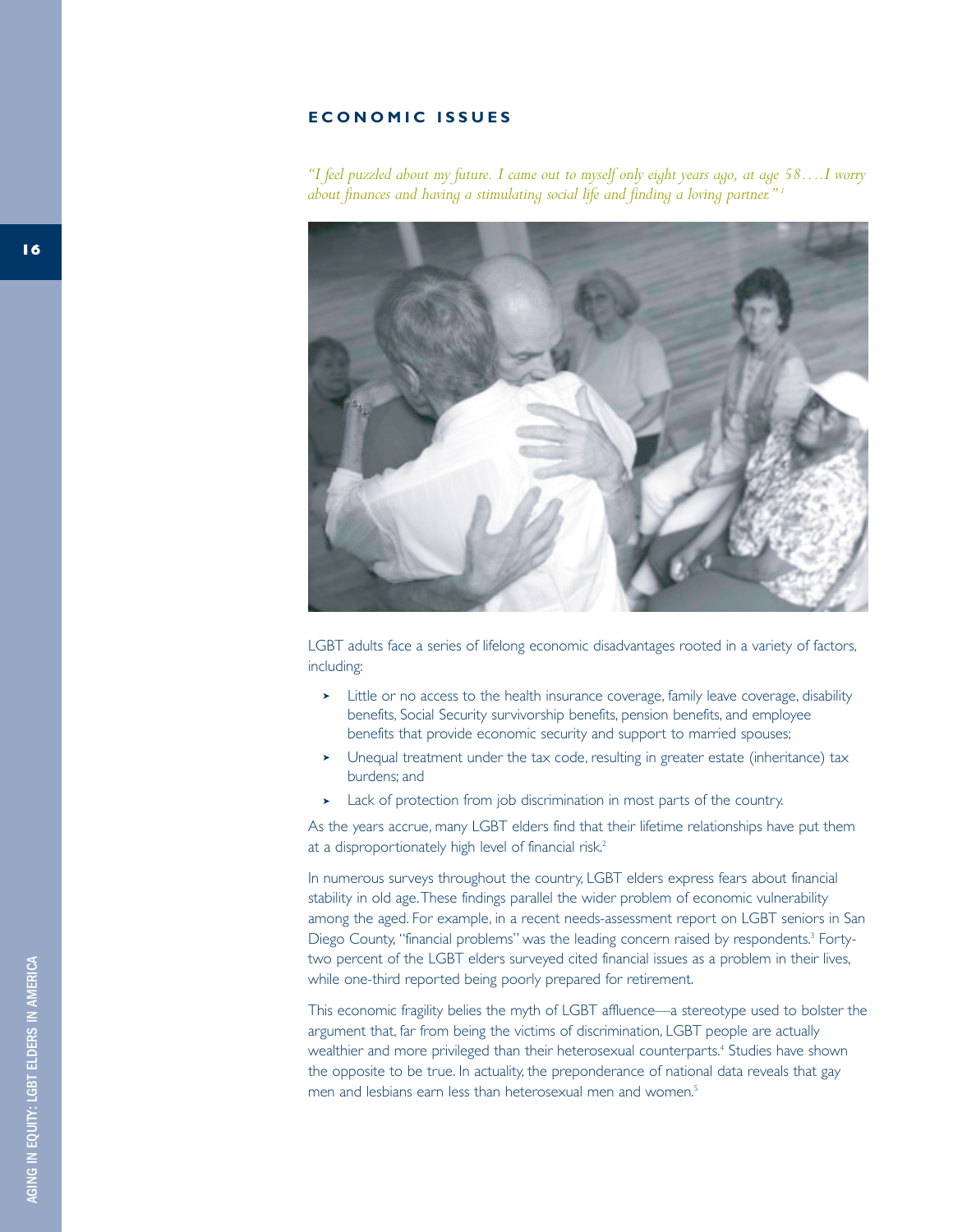As LGBT people age, these economic disparities become even more deeply felt. A recent report by the Human Right Campaign (HRC) analyzed data from the 2000 Census to illuminate the relationship between marital status and income as it affects LGBT elders.The report found that married senior couples earn 4.3 percent, or \$1,056, more in combined household retirement income on average each year than same-sex unmarried couples.<sup>6</sup> Married couples earn a combined household retirement income of \$25,799 compared to \$24,743 for same-sex unmarried couples. As the HRC report observes, this is a significant difference, but one which pales in comparison to the disparity between how same-sex unmarried couples and heterosexual married couples are treated when one member of a couple dies.<sup>7</sup>

Since the overwhelming majority of public laws do not recognize same-sex partnerships and narrowly define "couples" as married heterosexual couples, LGBT people have no rights or protections when it comes to benefits that heterosexual spouses are entitled to under state or federal law. A report published by the Policy Institute of the National Gay and Lesbian Task Force entitled "Outing Aging: Public Policy Issues Affecting Gay, Lesbian, Bisexual, and Transgender Elders" summarizes these economic inequities as follows:

- ➤ Social Security pays survivor benefits to a widow or widower, but not to the surviving same-sex life partner of someone who dies.This may cost LGBT elders approximately \$124 million a year in unaccessed benefits.
- ➤ Married spouses are eligible for Social Security spousal benefits, which allow them to earn half of their spouse's Social Security benefit if it is larger than their own benefit. Unmarried partners in lifelong relationships are not eligible for spousal benefits.
- $\blacktriangleright$  Tax laws and other regulations of 401(k)s and pensions discriminate against same-sex partners, costing the surviving partner in a same-sex relationship thousands of dollars a year, possibly more than \$1 million over a lifetime.

*"Same-sex couples pay the same taxes as heterosexual couples throughout their working lives, yet they are denied the same protections when they most need it—in old age and when faced with the death of a family member. That's taxation without compensation." <sup>8</sup>*

#### **PROMISING PRACTICES**

### **THE ELDER LAW PROJECT AT THE NATIONAL CENTER FOR LESBIAN RIGHTS (NCLR)**

Founded in 1999, the NCLR Elder Law Project's mission is to provide affordable legal resources for LGBT individuals age 60 or older and to shed light on the legal issues affecting these seniors. The project engages in numerous activities to eradicate discrimination based on gender identity and sexual orientation in housing, long-term care, nursing home facilities, health care, and other service sectors. These activities include: making legaleducation presentations to LGBT elders in local communities; training mainstream legal-service providers on the legal needs of LGBT elders; providing leadership to the aging network for better inclusion of LGBT issues; and participating in national advocacy efforts. The project also publishes informational materials, including a report on "Legal and Public Policy Issues

for Transgender Elders," available on the NCLR website (www.nclrights.org).

The Elder Law Project also seeks to strengthen partnership protections and advocates for civil unions and tax equity for same-sex couples. These issues of tremendous concern to all same-sex couples are especially consequential for LGBT elders, who are left unprotected at a particularly vulnerable time of life by the denial of basic protections and benefits afforded to married couples. The project provides free legal advice and guidance to help LGBT elders make the most of the legal remedies that are available to them through documentation, estate planning, domestic partnership agreements, wills and trusts, health care directives, and end-of-life decision-making directives.

Funding from the **Horizons Foundation** helps to support the NCLR Elder Project's varied activities.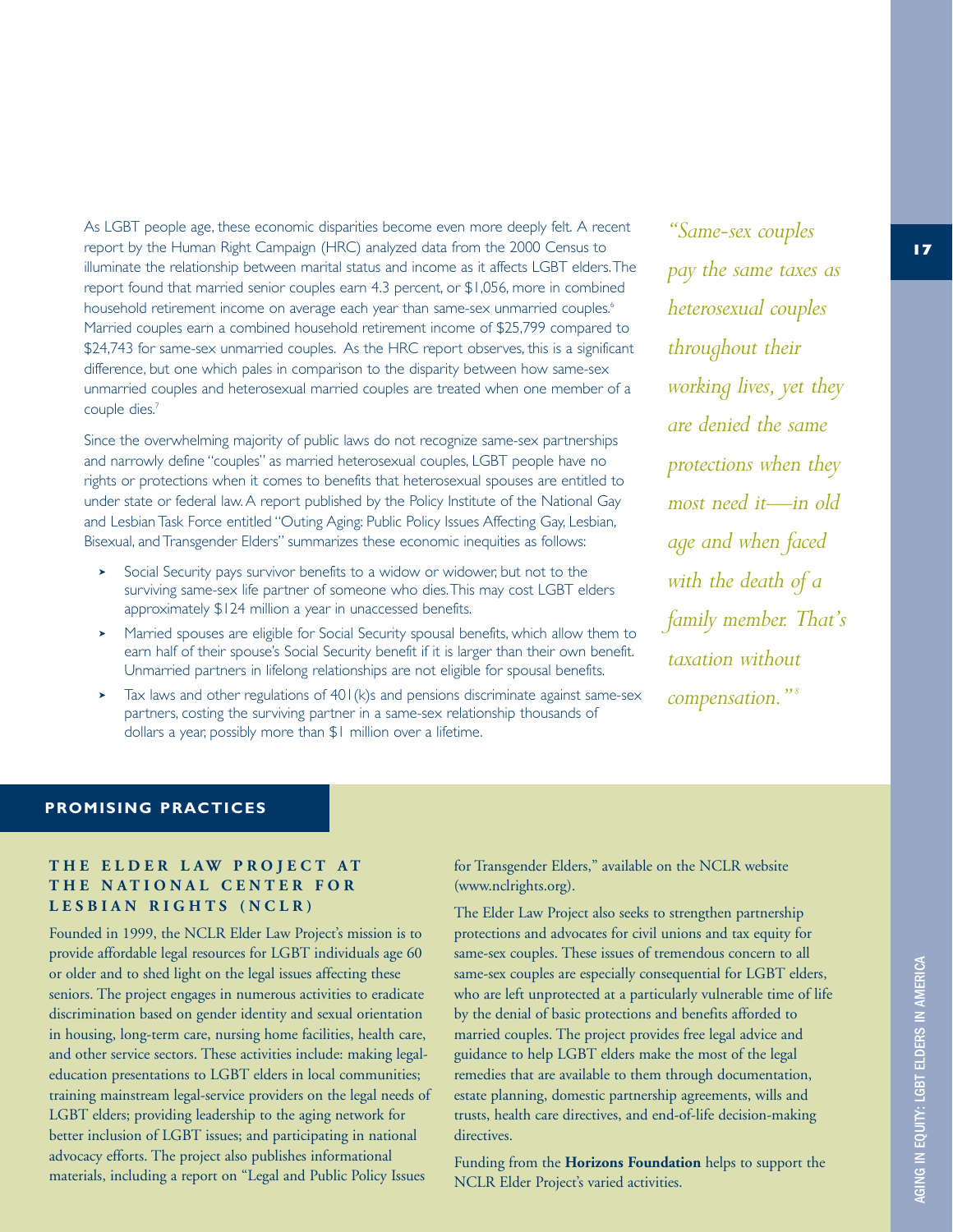*"A substantial majority of the general public supports laws to protect gays and lesbians from prejudice and discrimination in employment (76%)….Most also support providing benefits to lesbian and gay partners, including inheritance rights (73%), employer-provided health insurance (70%), and Social Security benefits (68%)." <sup>9</sup>*

> ➤ Medicaid regulations protect the assets and homes of married spouses when the other spouse enters a nursing home or long-term care facility; no such protections are offered to same-sex spouses.<sup>10</sup>

More recent data from the HRC report lends additional weight and detail to this accounting of economic inequity. According to the HRC report:

- ➤ A surviving partner's loss of Social Security survivor benefits amounts to an average annual loss of \$5,528.
- ➤ Lesbian and gay surviving partners pay far more in taxes than surviving spouses do when one member of the couple dies and leaves a retirement account to the other. Indeed, surviving partners are routinely forced to pay tens of thousands of dollars in taxes when they inherit a retirement plan from an unmarried partner, while married spouses in the same situation are charged no taxes at all.
- ➤ When one member of a same-sex couple dies and leaves the home to his or her partner, the surviving partner is hit with a second tax burden that a surviving spouse in the same circumstance does not face.The surviving member of the same-sex couple is charged an estate tax on the inheritance of a home, even if the home had been jointly owned. By contrast, a surviving spouse in the same situation is charged no estate tax at all—even if the home had been singly owned by the deceased spouse.<sup>11</sup>

These discriminatory policies prevent LGBT elders in long-term, committed relationships from accessing basic economic protections afforded to married heterosexual couples protections aimed at reducing needless vulnerability to financial hardship later in life, particularly if a partner is "widowed." This lack of legal recognition of same-sex married couples essentially means that LGBT workers pay higher income taxes, on average, than their non-LGBT peers.<sup>12</sup>

The financial well-being of many LGBT seniors is also threatened by the risk of workplace discrimination—a significant issue given recent U.S. Census data reporting a rise of nearly 50 percent between 1980 and 2000 in the number of Americans past retirement age who are working or seeking work. Ironically, while the federal Age Discrimination in Employment Act (ADEA) protects LGBT seniors from age-related discrimination, employers in most states can still fire or refuse to hire them because of their sexual orientation or gender identity.<sup>13</sup>

These are just a few of the many ways in which the financial well-being of LGBT elders is adversely affected by what the Massachusetts Supreme Judicial Court has recently described as the "unconstitutional, inferior, and discriminatory status"<sup>14</sup> of same-sex couples who are denied marriage rights and the attendant benefits and responsibilities. Efforts to support the economic stability, dignity, and autonomy of LGBT seniors must incorporate strategies to address and overcome these disparities.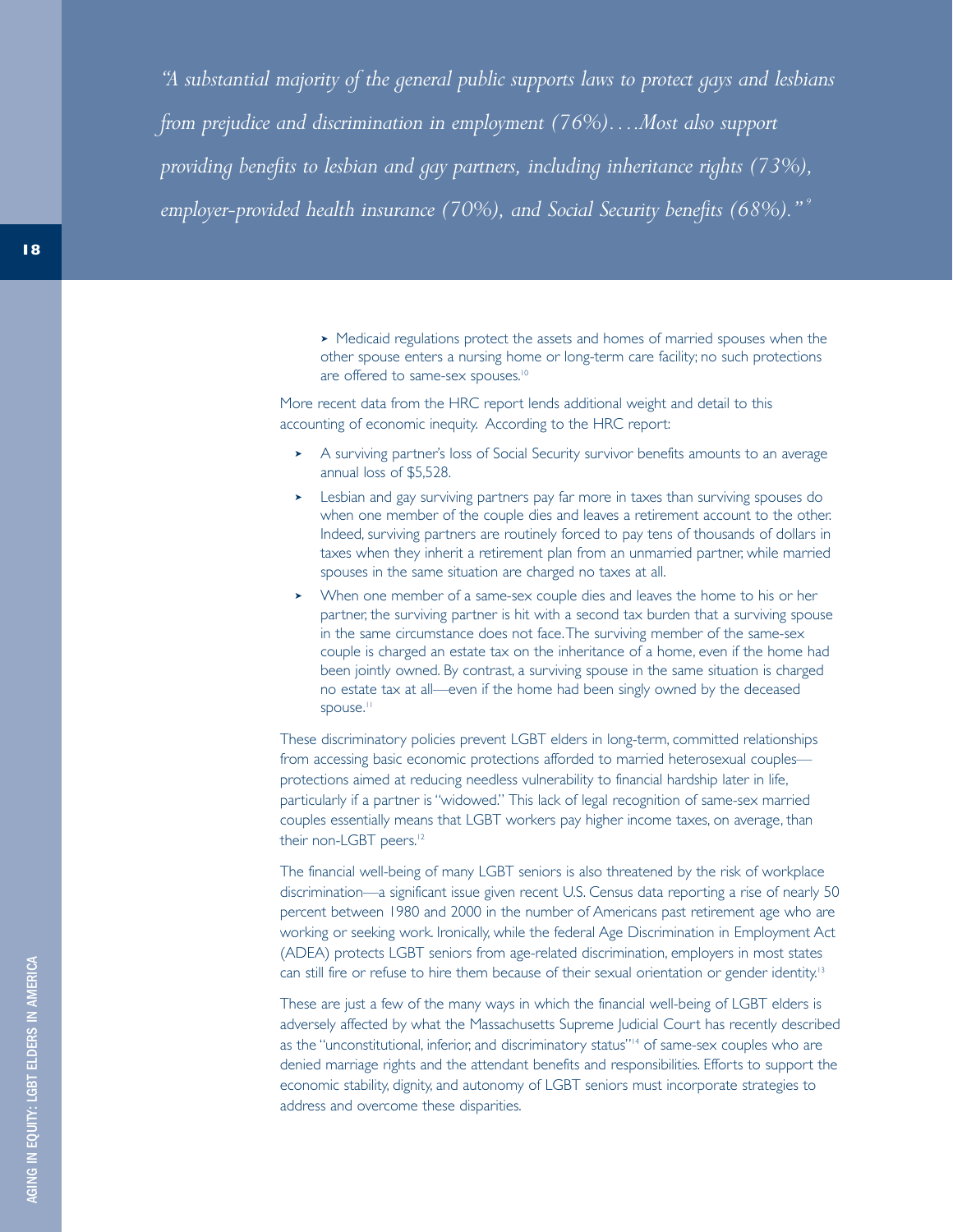#### **ACCESS TO SUPPORTIVE SERVICES**

*"When I call for services, I want to be connected with someone who is comfortable with my being gay." <sup>1</sup>*



The LGBT Aging Project reports that in the United States each week, 10,000 LGBT individuals reach retirement age without equal access to the aging services and economic safety nets their neighbors take for granted.<sup>2</sup> This aging-services infrastructure includes casemanagement services to facilitate and coordinate care; social and recreational programs; support groups; legal services; religious or spiritual programs; information and referral services; meal programs; transportation services; employment programs; community programs (including senior centers and Councils on Aging); friendly visitor programs for the frail, homebound, or hospital-bound; adult day health programs; end-of-life services (including hospice care); and many others.Through this spectrum of services, senior citizens are assisted in maintaining their independence and quality of life, reducing isolation, avoiding premature institutionalization, and coping with illnesses and crises as they arise.

Unfortunately, fear of discrimination makes LGBT seniors five times less likely than non-LGBT seniors to access services,<sup>3</sup> depriving them of the support they need. For LGBT elders of color and transgendered elders, additional layers of discrimination impede access to services. In 2003, a national survey of LGBT aging services and advocacy conducted by Senior Action in a Gay Environment (SAGE), found that LGBT seniors of color, as well as transgendered elders, feel unwelcome even among other lesbian, gay, and bisexual elders, and that many view existing LGB elder programs as hostile to their participation.<sup>4</sup> Efforts to improve inclusivity in these settings are clearly needed.

Another major finding of SAGE's national survey was that the majority of people surveyed "believe that mainstream senior service programs do not understand the unique and specific needs of LGBT seniors, that transgendered seniors would not be welcome, and that senior sexuality overall is neither discussed nor acknowledged in either mainstream or LGBT-specific programs."6

The perception among LGBT elders that most mainstream service providers are underprepared to meet their needs is corroborated by an earlier study of 24 Area Agencies on

*"[We need to] develop programs and ideas that keep older LGBT persons involved in the community. Tap into their experience, networks, and resources." <sup>5</sup>*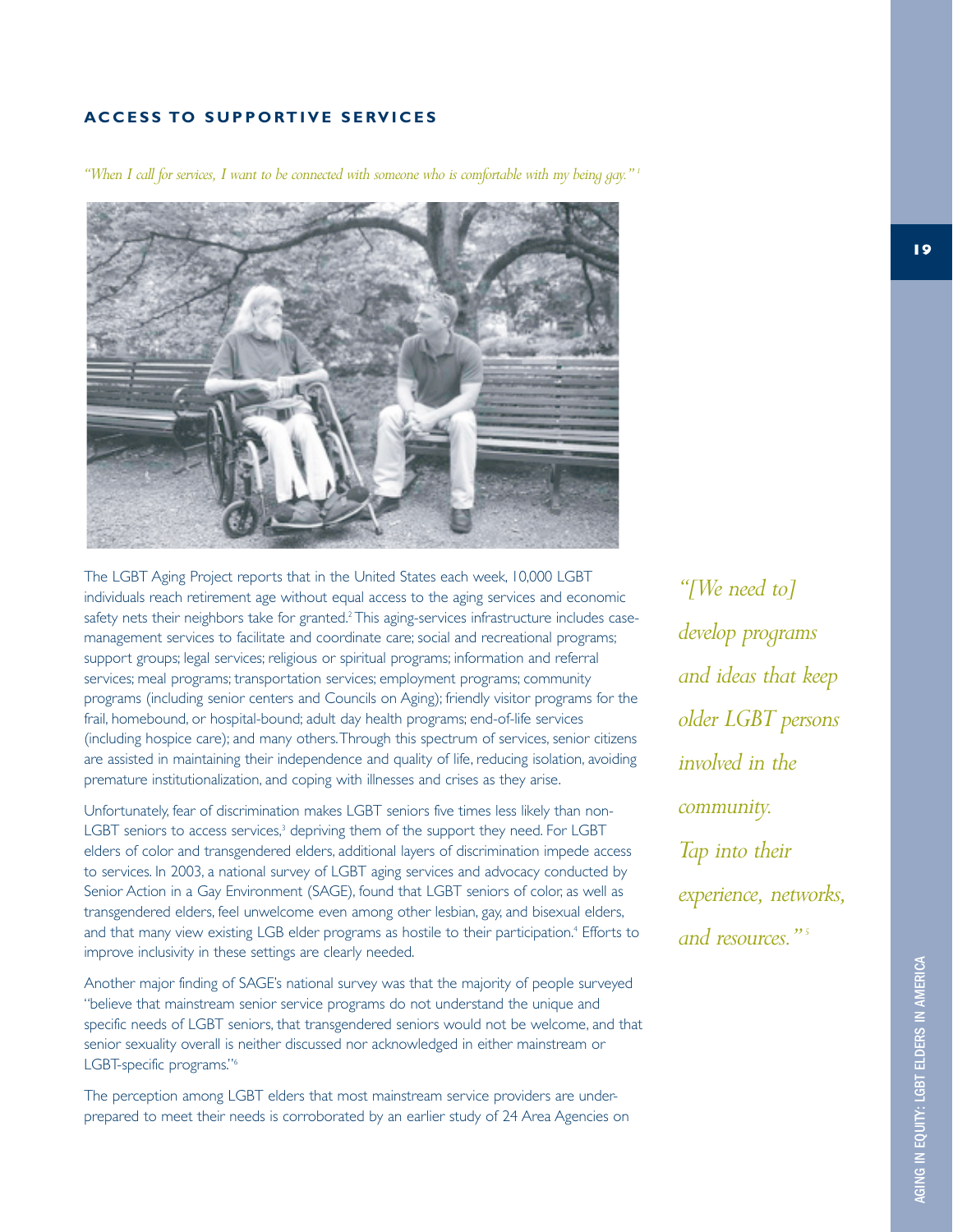Aging (AAA), which found that 96 percent of the AAA's did not offer any services specifically designed for LGBT elders and did not target outreach efforts to LGBT seniors.7 The same study found that only 17 percent of the AAA's reported having received staff training on sexual orientation issues, but half thought such training was needed.

While mainstream providers are often ill-prepared or even unwilling to serve LGBT elders, very few LGBT-specific programs exist for elders, and those that do are generally found in large urban settings. SAGE's national survey found that the majority of LGBT elders live in communities with no LGBT-specific or explicitly LGBT-sensitive services. As the survey report observes,"[t]his is especially problematic given that today's elders came of age in an era of widespread hostility toward LGBT's.This has caused many elders to turn away from mainstream services, do without services entirely, return to the closet, and isolate. As the majority of LGBT elders have no children of their own, and no or little support from their families of origin, this is of great concern to those who care about their well-being."<sup>8</sup>

What would it take to make mainstream services more welcoming of and culturally appropriate for LGBT elders? According to the LGBT Aging Project, a first step would be to create nondiscriminatory workplaces that promote staff sensitivity to and awareness of LGBT issues. Once this foundation has been laid, service organizations will be better situated to conduct outreach and provide services that meet the needs of LGBT elders.<sup>9</sup> Another recommendation involves the revising of intake and assessment tools to gain a more complete and accurate understanding of each individual's personal circumstances, support systems, and needs. Since most traditional intake and assessment forms are heterosexually biased, they fail to elicit the information needed to deliver culturally appropriate services to LGBT elders. Moreover, intake forms and the questions asked

### **PROMISING PRACTICES**

### **OLD LESBIANS ORGANIZING FOR CHANGE**

developed out of the growing sense of isolation and invisibility experienced by old lesbians, particularly in major conferences, conduct staff trainings, and provide

**Justice** helped to support the 2003 National Gathering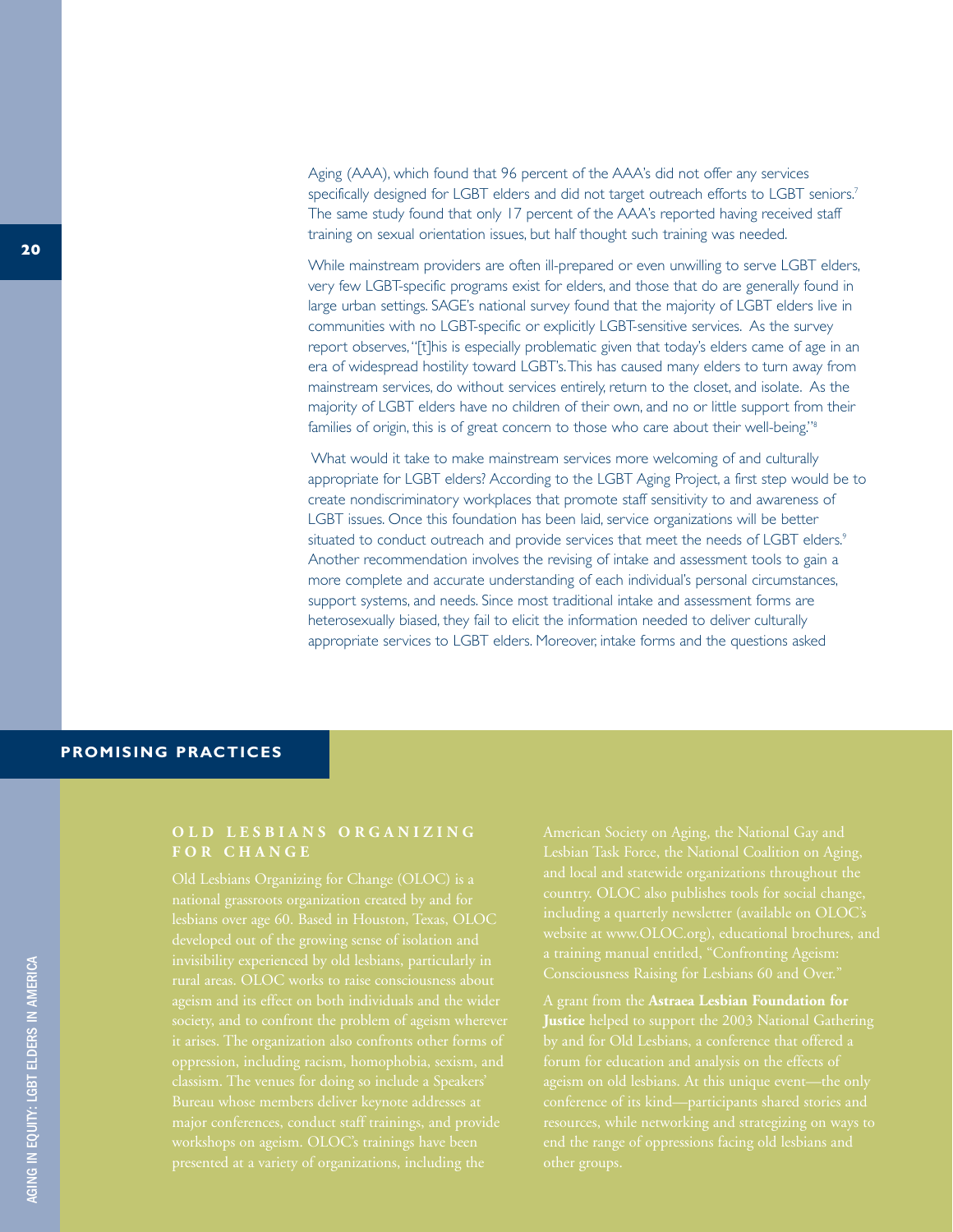during intake and assessment send clear messages to LGBT seniors about whether or not the provider is likely to be sensitive to their needs.

Other methods for promoting inclusion of LGBT seniors within the traditional elder-services infrastructure include proactive outreach by publicizing services in publications read by the LGBT community and openly demonstrating a commitment to nondiscrimination by displaying posters and resource information in prominent locations at service facilities. As one service provider in a focus group on the needs of LGBT seniors remarked, it is important "to make it more obvious from the second [clients] walk in the door" that the environment is sensitive to and welcoming of LGBT individuals.10 Other activities to increase accessibility and service quality for LGBT elders include training staff, volunteers, and administrators to become culturally competent in this area; developing referral networks of LGBT-sensitive services as part of routine case-management and service-coordination activities; and implementing policies that recognize and respect LGBT couples and family networks.

Changes such as these will improve the quality of services for LGBT elders while increasing the likelihood that they will access and remain engaged with the services they need. Access to the broad network of elder services is not merely a privilege but a fundamental right. In the words of one community advocate,"…LGBT people pay taxes to support much of this infrastructure and we have a right to use it."<sup>11</sup> The implications of continuing to deny LGBT elders full and equal access to the service-delivery system are too dire to ignore.

#### **PROMISING PRACTICES**

#### **THE LGBT AGING PROJECT**

Based in Boston, the LGBT Aging Project aims to reduce fear and isolation among LGBT seniors and to improve the quality of life for this underserved group. The project pursues these goals by fostering changes to create a more welcoming and culturally appropriate service network for LGBT elders within the mainstream elder services system. Activities include: enhancing the involvement of LGBT elders in their own service planning and self-advocacy; presenting policy recommendations to legislators, nonprofit managers, philanthropists, and other decision makers; forging collaborations among aging, health, and LGBT networks; and training elder service agency staff in providing culturally competent services. The project is also in the process of establishing Boston's first congregate meal program for LGBT elders.

Recently, the LGBT Aging Project has launched

various policy-oriented initiatives that directly affect LGBT seniors' ability to access care. These initiatives include the development of a model LGBT-inclusive intake process and a service-rating system to assess the level of LGBT-friendly service delivery in various settings. The project is also challenging Medicaid's refusal to protect the jointly owned homes of same-sex couples when one member of the couple needs to live in a nursing home. While the homes of married couples are protected when one spouse seeks Medicaid reimbursement for long-term care placement, LGBT couples are excluded from this protection, leaving them vulnerable to financial crisis when one partner's health begins to fail. For more information, visit the group's website at www.lgbtagingproject.org.

A general support grant from **The Boston Foundation** has helped to fund the LGBT Aging Project's important work.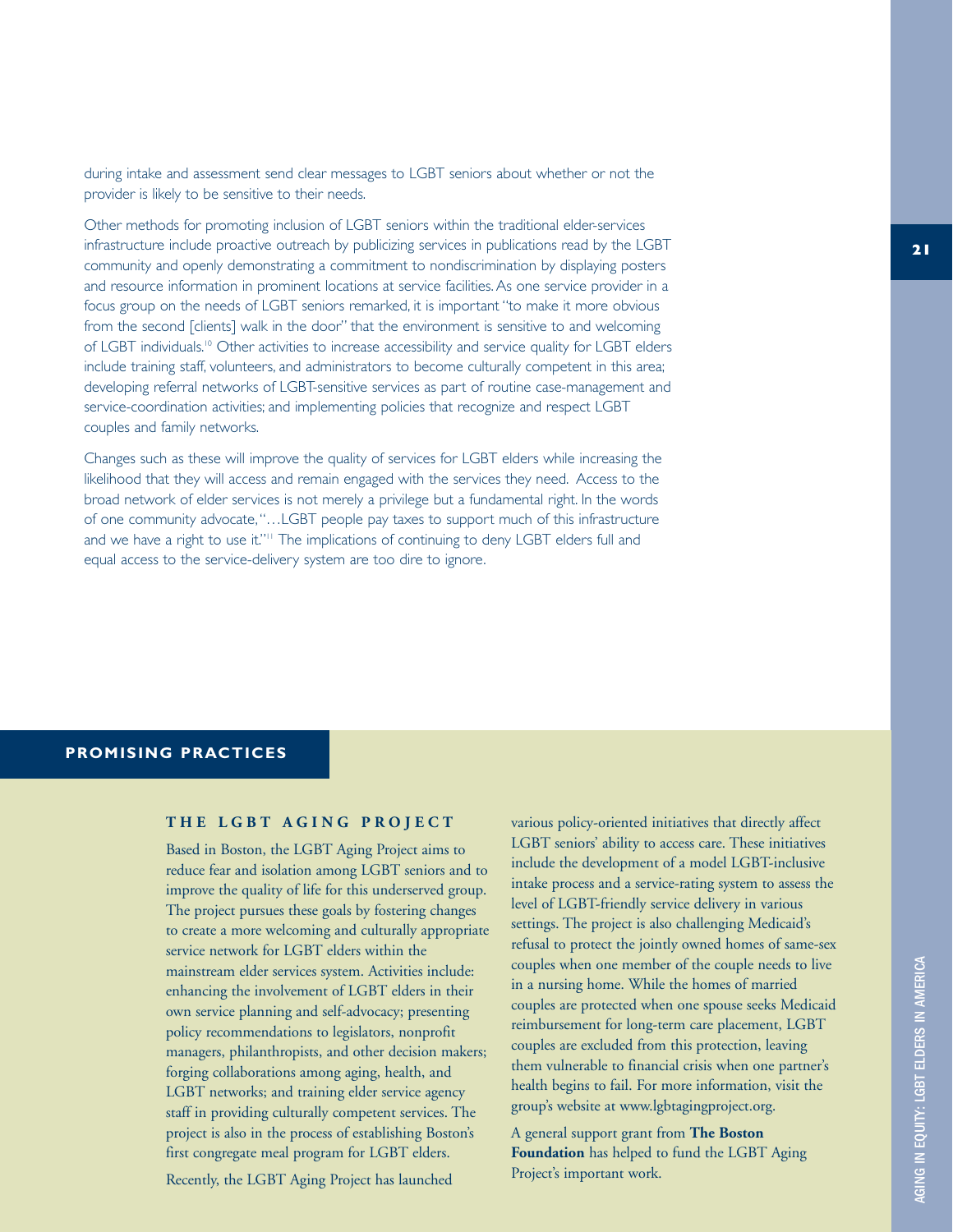#### **REFERENCES**

- 1. Quoted in Shari Brotman, et al.,"Mental Health Issues for Particular Groups: Gay and Lesbian Seniors," Division of Aging and Seniors: NACA Writings in Gerontology on Mental Health and Aging, (2002): 4. www.hc-sc.gc.ca/seniors-aines/naca/writings\_gerontology/writ18/writ18\_5\_e.htm. Quotation taken from a nationwide focus group study of Canadian gay and lesbian seniors, their families, and workers in mainstream care organizations.
- 2. U.S. Census Bureau,"Age: 2000, Census 2000 Brief," Table 1, *Population Change by Age: 1990 to 2000,* (October 2001): 4.
- 3. National Center for Health Statistics (NCHS), Centers for Disease Control and Prevention,"Health, United States, 2003: Highlights," *Population Characteristics* (2003): 1.
- 4. Administration on Aging, U.S. Department of Health and Human Services, "A Profile of Older Americans: 2000," (2001): 3.
- 5. Federal Interagency Forum on Aging Related Statistics,"Older Americans 2000: Key Indicators of Well-Being," Indicator 1: Number of Older Americans. www.agingstats.gov/chartbook2000/population.html.
- 6. Ibid., Indicator 12: Life Expectancy. www.agingstats.gov/chartbook2000/healthstatus.html.
- 7. National Center for Health Statistics (NCHS), *Mortality Trends* (2003): 6. (Life expectancy rate for 2001 based on preliminary data.)
- 8. Federal Interagency Forum on Aging Related Statistics,"Older Americans 2000," Indicator 12.
- 9. Ibid., Indicator 2: Racial and Ethnic Composition. www.agingstats.gov/chartbook2000/population.html.
- 10. Skip Neal, quoted in Lisa Marshall,"Invisible Community: Support Services, Social Opportunities Few for Gay Seniors," *The Daily Camera,* Boulder, CO, January 6, 2002, section D, p. 3D.
- 11. National Center for Lesbian Rights (NCLR), Elder Law (Advocacy), (1999-2001), www.nclrights.org/projects/el-advocacy.htm.
- 12. Federal Interagency Forum on Aging Related Statistics,"Older Americans 2000" Indicator 5: Living Arrangements. www.agingstats.gov/chartbook2000/population.html, citing J. Dalaker,"Poverty in the United States: 1998" Table 2. U.S. Census Bureau, *Current Population Reports* (1999): 60-207.Washington, DC: U.S. Government Printing Office.
- 13. Patrick D. Hoctel,"Community Assessments Show Service Gaps for LGBT Elders," *Aging Today*, January-February 2002: 5–6.

#### **HOUSING**

- 1. Jean K. Quam and Gary S.Whitford,"Adaptation and Age-Related Expectations of Older Gay and Lesbian Adults," *The Gerontologist* 32, no. 3 (1992): 367- 374.
- 2. Marj Plumb and Associates,"SAGE National Needs Assessment: A report prepared for Senior Action in a Gay Environment," (2003-2004): 4.
- 3. Jim Zians,"The San Diego County LGBT Senior Healthcare Needs Assessment," Alliance Healthcare Foundation, (2003): 10.
- 4. Federal Interagency Forum on Aging Related Statistics,"Older Americans 2000: Key Indicators of Well-Being," Indicator 31: Home Care. www.agingstats.gov/chartbook2000/healthcare.html.
- 5. Marj Plumb and Associates,"SAGE National Needs Assessment," 18.
- 6. National Gay and Lesbian Task Force,"Family Policy" (2002): 141, citing S.K. Fairchild, et al.,"Social Workers' Perceptions of Staff Attitudes Toward Resident Sexuality in a Random Sample of New York Nursing Homes: A Pilot Study," *Journal of Gerontological Social Work*. 26(1/2).
- 7. Shannon Minter, National Center for Lesbian Rights,"Legal and Public Policy Issues for Transgender Elders," 2002, 2003. www.nclrights.org.
- 8. JSI Research and Training Institute, Inc. in Collaboration with The Boston LGBT Elder Planning Project, "Addressing the Needs of LGBT Seniors," (2001): 21.
- 9. American Society on Aging (ASA),"Public Policy Link: Assisted Living Standards to Recognize Sexual Orientation," *ASA Connection*. (2003) www.asaging.org.

#### HEALTH AND WELLNESS

- 1. JSI Research and Training Institute, Inc. in Collaboration with The Massachusetts LGBT Aging Project,"Lesbian, Gay, Bisexual, and Transgender Elders of Massachusetts: Focus on Home Care," (2003): 20. Comment by a focus group participant.
- 2. National Gay and Lesbian Task Force,"Outing Age: Public Policy Issues Affecting Gay, Lesbian, Bisexual and Transgender Elders," (2000): 57.
- 3. National Gay and Lesbian Task Force,"Family Policy," (2002): 138, citing R.A. Shippy, et al.,"Patterns of Support for Lesbians and Gays as They Age." (2001) In M.H. Cantor (chair), "Social Support Networks," symposium held at the 54th Annual Scientific Meeting of the Gerontological Society of America, Chicago, IL.
- 4. Laura Dean, et al.,"Lesbian, Gay, Bisexual, and Transgender Health: Findings and Concerns," New York: Gay and Lesbian Medical Association and Columbia University Joseph L. Mailman School of Public Health (2000): 14, citing J.C.White and V.T. Dull,"Room for Improvement: Communication Between Lesbians and Primary Care Providers," *Journal of Lesbian Studies* (1998); 2(1):95-110.
- 5. Laura Dean, et al.,"Lesbian, Gay, Bisexual, and Transgender Health: Findings and Concerns," 9.
- 6. Ibid., 12, citing B. Schatz and K. O'Hanlan,"Anti-gay Discrimination in Medicine: Results of a National Survey of Lesbian, Gay, and Bisexual Physicians," American Association of Physicians for Human Rights/Gay and Lesbian Medical Association (San Francisco), (1994).
- 7. Ibid.
- 8. *The New York Times*,"Cases of HIV Rise in 2 U.S. Groups," July 29, 2003.
- 9. National Association on HIV Over Fifty,"Educational Tip Sheet on HIV/AIDS and Older Adults," www.hivoverfifty.org.
- 10. National Gay and Lesbian Task Force,"Outing Age," 61.
- 11. New York City Department of Health and Mental Hygiene, HIV Prevention Program,"Gay and Lesbian Health Report," (2002). www.ci.nyc.us/html/doh/html/ah/glreport.html.
- 12. Ibid., citing C. Ryan and R. Bogard,"What Every Lesbian and Gay American Needs to Know About Health Care Reform," Human Rights Campaign Foundation,Washington, D.C. (1994).
- 13. Laura Dean, et al.,"Lesbian, Gay, Bisexual, and Transgender Health: Findings and Concerns," 25.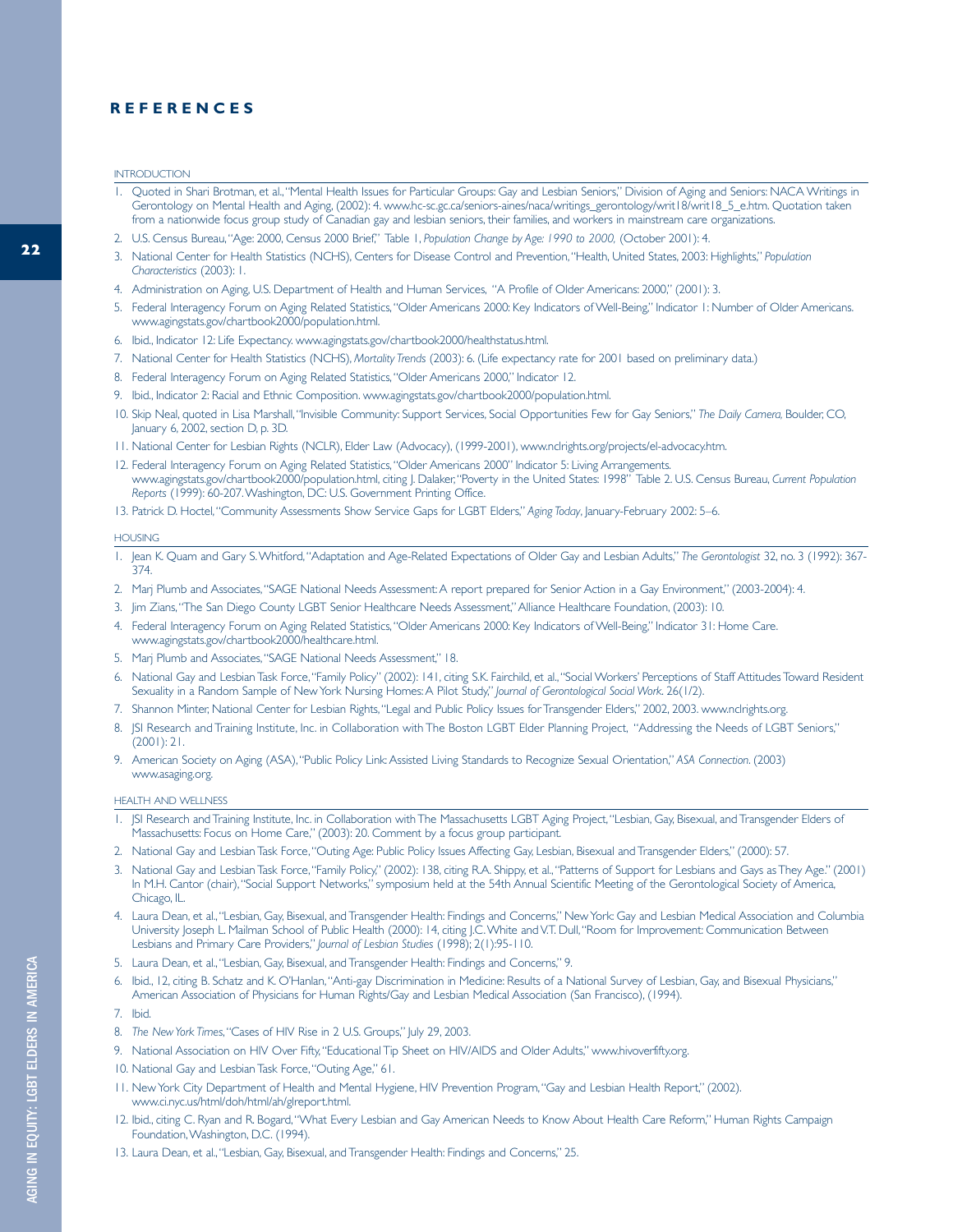- 15. NYC Department of Health and Mental Hygiene,"Gay and Lesbian Health Report".
- 16. NYC Department of Health and Mental Hygiene,"Gay and Lesbian Health Report".
- 17. Laura Dean, et al.,"Lesbian, Gay, Bisexual, and Transgender Health: Findings and Concerns," 38, citing W.O. Bockting, et al.*,*"Transgender HIV Prevention: A Qualitative Needs Assessment," *AIDS Care* (1998); 10(4):505-526.
- 18. NYC Department of Health and Mental Hygiene,"Gay and Lesbian Health Report," citing the National Coalition of Anti-Violence Programs,"Anti-Lesbian, Gay, Bisexual, and Transgendered Violence in 1998," unpublished (1999).
- 19. Laura Dean, et al.,"Lesbian, Gay, Bisexual, and Transgender Health: Findings and Concerns," 34.
- 20. NYC Department of Health and Mental Hygiene,"Gay and Lesbian Health Report".
- 21. Dennis Beauchamp, Jim Skinner, and Perry Wiggins,"Growing Older: LGBT Persons in Chicago—A Survey of Needs and Perceptions," Chicago Task Force on LGBT Aging (Chicago, IL), (2003): 9.
- 22. Stephen Crystal, et al.,"Out-of-Pocket Health Care Costs Among Older Americans," *Journal of Gerontology: Social Sciences*, January 2000.
- 23. National Gay and Lesbian Task Force,"Outing Age," 58, citing L Dean, et al.*,*"Lesbian, Gay, Bisexual, and Transgender Health: Findings and Concerns," New York: Gay and Lesbian Medical Association and Columbia University Joseph L. Mailman School of Public Health (2000).
- 24. Dennis Beauchamp, Jim Skinner, and Perry Wiggins,"Growing Older: LGBT Persons in Chicago—A Survey of Needs and Perceptions," Chicago Task Force on LGBT Aging (Chicago, IL), (2003): 5.
- 25. NYC Department of Health and Mental Hygiene,"Gay and Lesbian Health Report," citing C. Ryan and R. Bogard,"What Every Lesbian and Gay American Needs to Know About Health Care Reform," Human Rights Campaign Foundation,Washington, D.C. (1994).

#### ECONOMIC ISSUES

- 1. Dennis Beauchamp, Jim Skinner, and Perry Wiggins, "Growing Older: LGBT Persons in Chicago—A Survey of Needs and Perceptions," Chicago Task Force on LGBT Aging (Chicago, IL), (2003): 15. Comment by a focus group participant.
- 2. Ellen Ensing-Brodsky and Nancy Spannbauer, "Brief: Lesbian and Gay Issues," Project 2015:The Future of Aging in New York State, New York State Office for the Aging, www.aging.state.ny.us/explore/project2015/briefs03.htm.
- 3. Jim Zians,"The San Diego County LGBT Senior Healthcare Needs Assessment," Alliance Healthcare Foundation, (2003): 6.
- 4. New York City Department of Health and Mental Hygiene, HIV Prevention Program,"Gay and Lesbian Health Report," (2002). www.ci.nyc.us/html/doh/html/ah/glreport.html.
- 5. Ibid., citing M.V. Lee Badgett,"The Wage Effects of Sexual Orientation Discrimination," *Industrial and Labor Relations Review* (1995).
- 6. Lisa Bennett and Gary J. Gates,"The Cost of Marriage Inequality to Gay, Lesbian, and Bisexual Seniors: A Human Rights Campaign Foundation Report," (January 29, 2004): 4. www.hrc.org.
- 7. Ibid.
- 8. Human Rights Campaign,"Denial of Marriage Rights May Cost Gay and Lesbian Seniors Tens of Thousands of Dollars," February 2, 2004 Press Release. www.hrc.org.
- 9. The Henry J. Kaiser Family Foundation,"Inside-OUT: A Report on the Experiences of Lesbians, Gays, and Bisexuals in America and the Public's View on Issues and Policies Related to Sexual Orientation," (2001): 8. Publication #3193. www.kff.org.
- 10. National Gay and Lesbian Task Force,"Outing Age: Public Policy Issues Affecting Gay, Lesbian, Bisexual and Transgender Elders," (2000): 1–2.
- 11. Lisa Bennett and Gary J. Gates,"The Cost of Marriage Inequality to Gay, Lesbian, and Bisexual Seniors," 4–6.
- 12. JSI Research and Training Institute, Inc. in Collaboration with The Massachusetts LGBT Aging Project,"Lesbian, Gay, Bisexual, and Transgender Elders of Massachusetts: Focus on Home Care," (2003): 63.
- 13. Senior Action in a Gay Environment (SAGE),"Lesbian, Gay, Bisexual, and Transgender (LGBT) Aging: A Fact Sheet for Funders," (May 2001): 2.
- 14. MSNBC,"Green light for gay marriages in Massachusetts: State's high court insists on full rights," February 4, 2004. www.msnbc.msn.com/id/4161820/.

#### ACCESS TO SUPPORTIVE SERVICES

- 1. JSI Research and Training Institute, Inc. in collaboration with The Boston LGBT Elder Planning Project,"Addressing the Needs of LGBT Seniors: Focus Group Findings, June 2001," (2001): 20. Comment by a focus group participant.
- 2. LGBT Aging Project website (www.lgbtagingproject.org).
- 3. Senior Action in a Gay Environment (SAGE),"Lesbian, Gay, Bisexual, and Transgender (LGBT) Aging: A Fact Sheet for Funders," (May 2001): 3, citing the Milwaukee County Department for the Aging, 1997.
- 4. Marj Plumb and Associates,"SAGE National Needs Assessment: A report prepared for Senior Action in a Gay Environment," (2003–2004): 3.
- 5. Dennis Beauchamp, Jim Skinner, and Perry Wiggins,"Growing Older: LGBT Persons in Chicago—A Survey of Needs and Perceptions," Chicago Task Force on LGBT Aging (Chicago, IL), (2003): 14. Comment by a focus group participant.
- 6. Marj Plumb and Associates,"SAGE National Needs Assessment," 4.
- 7. National Gay and Lesbian Task Force,"Family Policy" (2002): 141, citing R. Behney,"The Aging Network's Response to Gay and Lesbian Issues," Outword, newsletter of the Lesbian and Gay Aging Issues Network of the American Society on Aging, p. 2.
- 8. Marj Plumb and Associates,"SAGE National Needs Assessment," 4.
- 9. LGBT Aging Project,"A Call For Action: LGBT Aging Project, 3 Year Plan": 8.
- 10. JSI Research and Training Institute, Inc.,"Addressing the Needs of LGBT Seniors": 25.
- 11. Marj Plumb and Associates,"SAGE National Needs Assessment," 11.